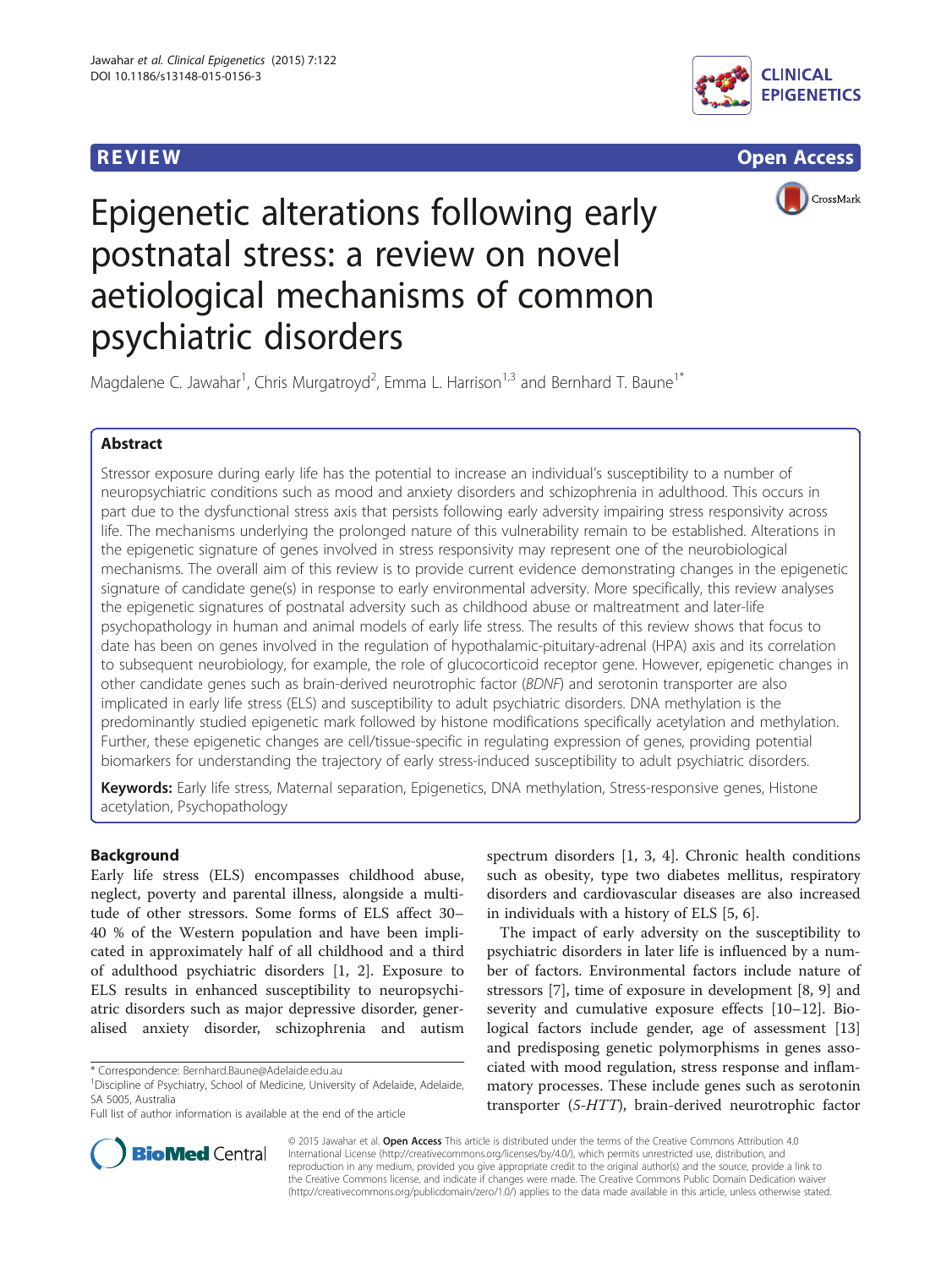(BDNF) and FK506 binding protein (FKBP5) [\[14](#page-10-0)–[16](#page-10-0)]. A dysfunctional hypothalamic-pituitary-adrenal (HPA) stress axis and impaired immune responses such as increased cytokines have also been implicated in the increased vulnerability to ELS [\[17](#page-10-0), [18\]](#page-11-0). In spite of the increasing knowledge, the molecular mechanisms underlying ELS-mediated long-term vulnerability to later-life stressors are unclear.

Gene-environment interactions, such as those occurring when exposed to ELS, often encompass epigenetic changes. Epigenetics processes occur at the level above the genome, which includes DNA methylation, posttranslational histone modifications and gene regulation by micro-RNA (miRNA). Collectively, these epigenetic changes can stably mark the genome in response to environment, potentially altering gene expression across lifespan [[19, 20](#page-11-0)] and across generations [\[21](#page-11-0)]. As such, epigenetic alterations may represent one of the key mechanisms underlying the long-lasting nature of ELSinduced changes in neurobiology, behaviour and disease susceptibility [[22, 23](#page-11-0)].

We first present a brief overview of the stress response pathways followed by a detailed review of evidence demonstrating epigenetic alterations following ELS in animal models and humans. Changes in the epigenetic signature of candidate genes and alterations in genome-wide methylation will be reported. Finally, we aim to understand how these changes mediate long-term effects such as their role in risk to developing psychiatric disorders in adulthood.

# The central role of hypothalamus-pituitary-adrenal system

Adversities during early postnatal life are able to shape the experience-dependent maturation of stressregulating pathways, such as the HPA system. This can lead to persistent alterations in stress responsivity during adulthood—a phenomenon often referred to as "early-life programming". Tight regulation of the HPA axis is therefore core to the long-term control of systems governing stress responsivity. The HPA axis involves the release, following a stressor, of the neuropeptide corticotrophin-releasing hormone (CRH) and arginine vasopressin (AVP) from the paraventricular nucleus (PVN) of the hypothalamus. These bind to their specific receptors (the CRHR1 and V1b receptors) in the anterior pituitary that stimulate the release of adrenocorticotrophic hormone (ACTH) which stimulates the adrenal cortex to release glucocorticoid (GC) hormones, cortisol in human and corticosterone in rodents. These GCs in turn mobilise glucose from energy stores and increase cardiovascular tone, among further widespread effects. Feedback loops, primarily mediated through glucocorticoid

receptors (GRs) in the PVN and pituitary, regulate responsiveness of the HPA axis ensuring a return to a homeostatic balance when it is no longer challenged (Fig. [1](#page-2-0)).

A loss of this negative feedback control, particularly following periods of chronic stress, may influence the development of affective disorders. Indeed, dysregulated HPA activity is one of the most commonly observed neuroendocrine symptoms in major depressive disorder (for review see [\[24](#page-11-0)]). Childhood stress has also been shown to be a strong predictor of impaired inhibitory feedback regulation of the HPA axis with evidence linking to a role of CRH and/or AVP systems. For example, postmortem brain tissue of depressed individuals revealed elevated CRH and AVP in the hypothalamus [[25](#page-11-0), [26\]](#page-11-0). Studies in rodent models further support the concept that exposure to a chronic stressor can lead to long-term changes in HPA regulation and behaviour stemming from changes in neuropeptide regulation (for review see [[27\]](#page-11-0)).

#### The role of candidate genes outside of the HPA axis

Candidate genes such as the serotonin transporter SLC6A4 and BDNF have been highly implicated in stress response and in increased risk for psychiatric disorders [[28](#page-11-0)–[32\]](#page-11-0). BDNF is the most prevalent growth factor in the central nervous system (CNS) and important in neuronal development and plasticity [[33\]](#page-11-0). Serotonin transporter is involved in the reuptake of serotonin from the brain synapses regulating serotonin signalling and is the target for many antidepres-sants [[34](#page-11-0)]. SLC6A4 or 5-HTT carries a genetic polymorphism in the promoter region resulting in a short "s" and a long "l" allele version of the promoter [[35\]](#page-11-0). The "s" allele is associated with poor transcriptional efficiency of SLC6A4 compared to "l" allele [[35\]](#page-11-0). The BDNF gene carries a Val66Met polymorphism which impacts an activity-dependent expression of BDNF and the intracellular trafficking [[36](#page-11-0)]. In combination with exposure to ELS events, both SLC6A4 and BDNF polymorphisms have been attributed to increased risk for depression in later life [\[28](#page-11-0), [30, 37](#page-11-0)]. Further, steroid hormone estrogen and its receptors have been shown to influence brain function and psychiatric disorders (for review see [\[38](#page-11-0)]). Animal models analysing maternal care in rats identified estrogen receptor α expression was altered with the type of maternal care, and this was passed across generations [\[39](#page-11-0)]. A detailed analysis of the role of these and other candidate genes implicated in ELS and later-life psychopathology is reviewed in the following sections.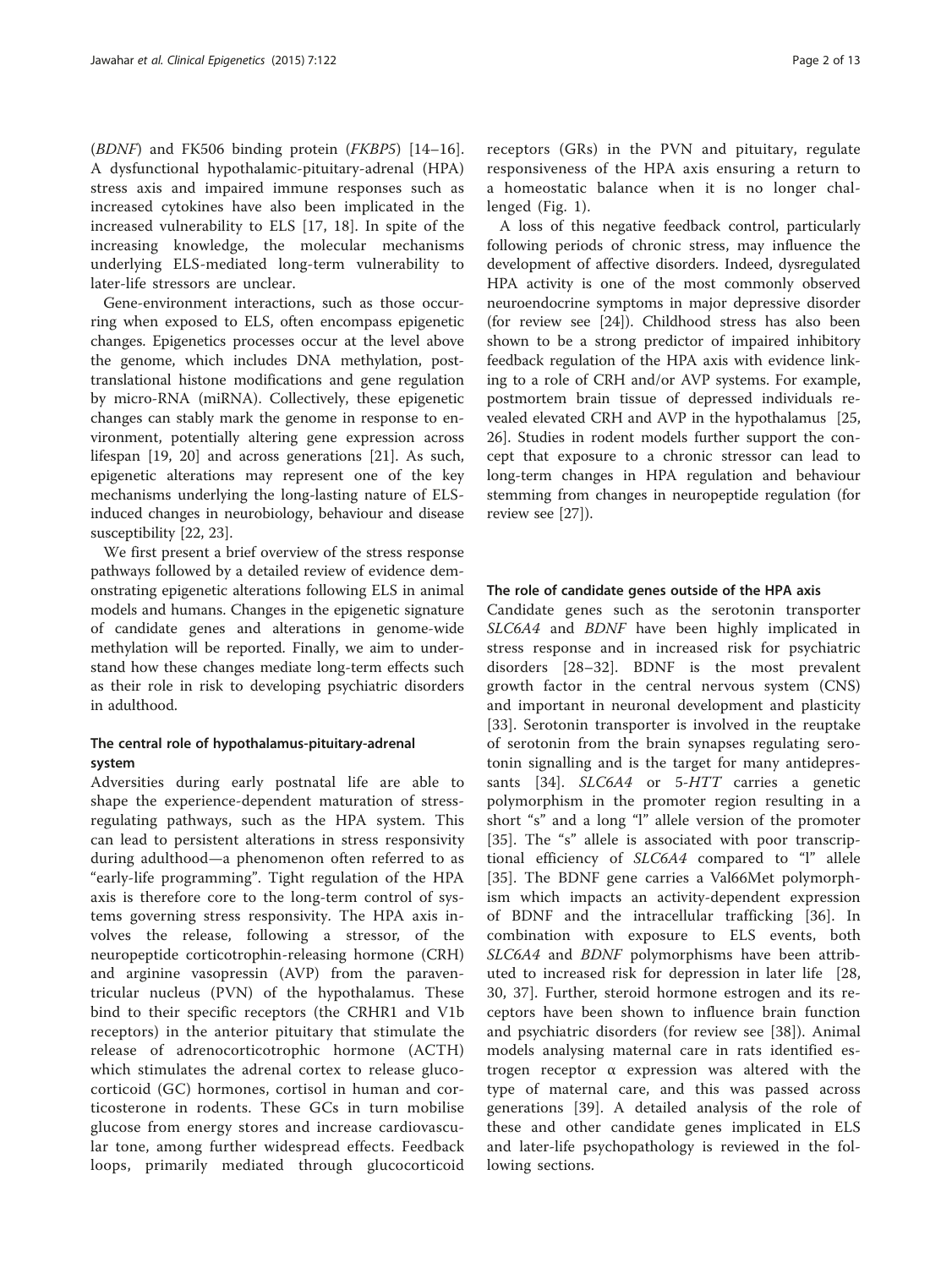<span id="page-2-0"></span>

levels in the blood. The negative feedback in the hypothalamus and pituitary (red, dotted lines) are both mostly regulated by glucocorticoid receptors (GRs), and dysfunctional negative feedback system is often seen associated with chronic exposure to stress stimuli

# ELS-induced epigenetic modifications in animal models

A variety of animal models are currently being used to model ELS paralleling childhood adversity in humans (Table 1). Each paradigm facilitates investigation into ELS-induced alterations in the developing animal and centres on the importance of mother for normal nervous, immune and endocrine system development [[40](#page-11-0)– [42\]](#page-11-0). A majority of the literature on animal models discussed in this review will therefore be on variations in maternal care.

# ELS-induced epigenetic changes in HPA axis genes

Given the central role of the HPA axis in stress responsivity and adaptation to ELS, the genes involved in regulating this system have been of focus in ELS-induced epigenetic studies (see Table [2](#page-3-0) for summary of studies).

# Glucocorticoid receptor gene

Pioneering studies on epigenetic alterations in GR promoter in response to variations in maternal care were first shown by Weaver and colleagues [\[20](#page-11-0)]. They reported increased methylation of the  $5'$  exon $1<sub>7</sub>$  GR

| Paradigm                         | Description                                                                                                                                                                  | Rationale                                                                                                                                            | References      |
|----------------------------------|------------------------------------------------------------------------------------------------------------------------------------------------------------------------------|------------------------------------------------------------------------------------------------------------------------------------------------------|-----------------|
| Handling                         | Daily separation of pups as a litter from mother for 15 min<br>from PND1-14 (up to PND21)                                                                                    | Allows comparison of mild vs severe stress-induced effects<br>during the early postnatal period                                                      | $[94]$          |
| Early<br>weaning                 | Weaning of pups between PND14 and PND21                                                                                                                                      | Enables assessment of prolonged stress after the early<br>postnatal period                                                                           | [42, 95]        |
| Maternal<br>separation           | Daily separation of pups individually or as a litter from mother<br>for $3 h$ (up to $6 h$ ) from PND1-14 (up to PND21)                                                      | Ethnologically relevant as it models repeated episodes of<br>mild stress rather than 1 episode of severe stress during<br>the early postnatal period | $[96]$          |
| Maternal<br>deprivation          | Single episode of separation of pups as a litter from mother<br>for 24 h, usually on PND3 or 9                                                                               | Allows determination of stress-induced effects at specific<br>developmental time windows within the early postnatal<br>period                        | [41, 47]<br>951 |
| Low vs<br>high LG-<br><b>ABN</b> | Pups raised by biological mothers who are characterised as<br>either low or high care dams on the basis of the level of<br>licking grooming arched-back nursing they perform | Enables comparison of the effects of variations in maternal<br>care on development rather than stress exposure                                       | [39, 97]        |

h hour, LG-ABN licking grooming arched-back nursing, PND postnatal day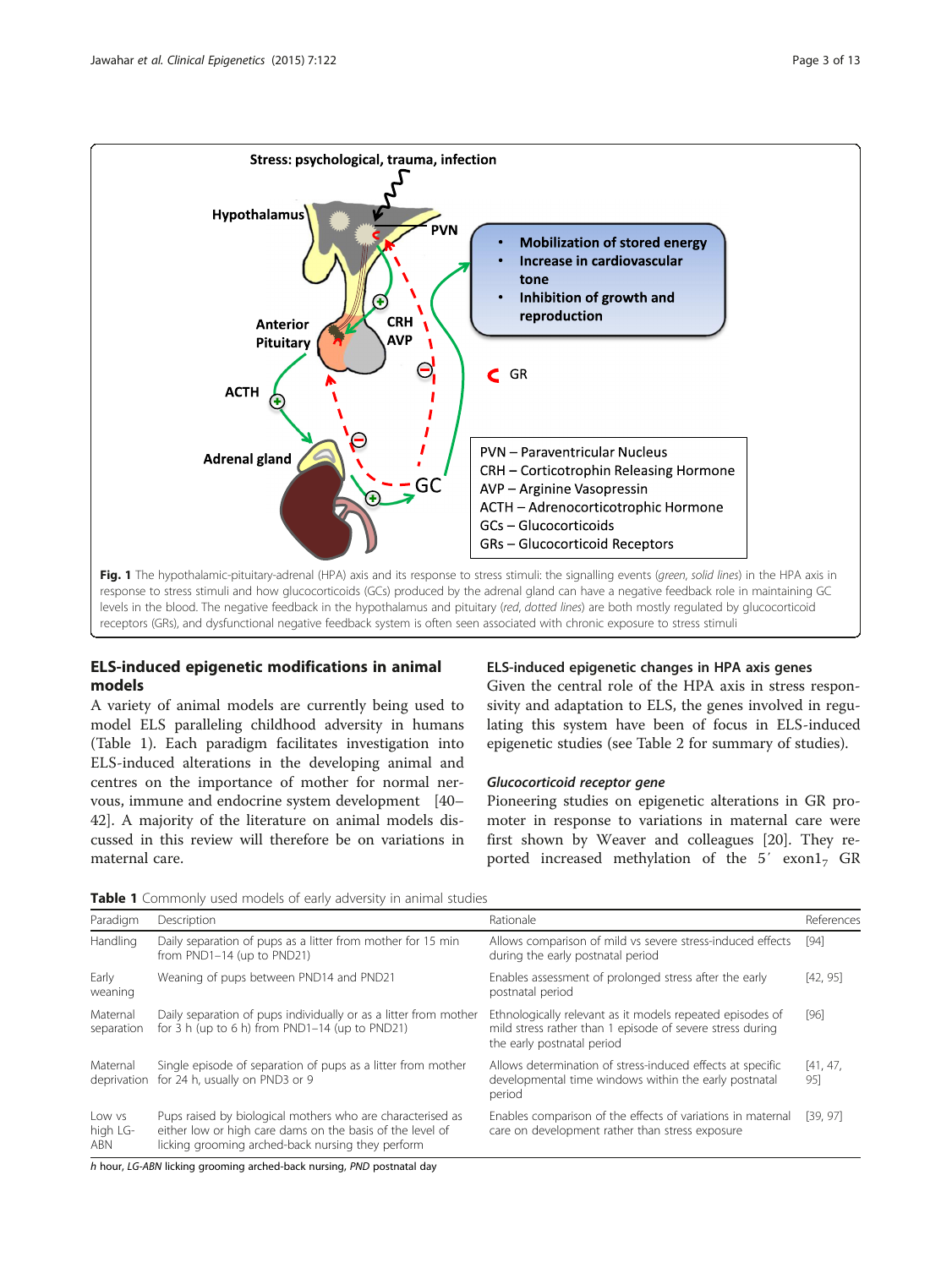<span id="page-3-0"></span>Table 2 Early stress-induced epigenetic changes in stress-regulatory genes in animal studies

|                                               |                                                                                                                                           | enewe enanges in suess regainer,                                              |                                                                                    |                                                                                                                                                                                                                                                                                                                                                                                                                       |                                                                                                                                                                                                                                                                                                                        |            |
|-----------------------------------------------|-------------------------------------------------------------------------------------------------------------------------------------------|-------------------------------------------------------------------------------|------------------------------------------------------------------------------------|-----------------------------------------------------------------------------------------------------------------------------------------------------------------------------------------------------------------------------------------------------------------------------------------------------------------------------------------------------------------------------------------------------------------------|------------------------------------------------------------------------------------------------------------------------------------------------------------------------------------------------------------------------------------------------------------------------------------------------------------------------|------------|
| Candidate<br>gene                             | Objective                                                                                                                                 | Model/tissue type                                                             | Early stress/<br>assessment age                                                    | Epigenetic and expression<br>changes                                                                                                                                                                                                                                                                                                                                                                                  | Interpretation                                                                                                                                                                                                                                                                                                         | References |
| GR<br>promoter                                | Determine the effect of Long-Evans rats<br>maternal care on exon<br>17 GR promoter<br>methylation and<br>histone H3K9<br>acetylation      |                                                                               | Maternal care<br>variations: high vs<br>low LG-<br>ABNAssessed: PND6,<br>21 and 90 | ↓ methylation 5' CpG of<br>NGFI-A response element<br>in high vs low LG-ABN<br>offspring $(\leftrightarrow$ 3' CpG) $\uparrow$<br>histone H3K9 acetylation<br>in high vs low LG-ABN<br>offspring* NGFI-A binding<br>to exon $17$ GR promoter in<br>high vs low LG-ABN<br>offspring† GR mRNA in<br>high vs low<br>LG-ABN offspring† CBP<br>associated with exon $17$<br>GR promoter in high vs<br>low LG-ABN offspring | High maternal care was<br>associated with $\uparrow$ exp of<br>GR mRNA and protein and<br>↑ binding of NGFI-A in the<br>hippocampus. This<br>correlated with $\downarrow$ exon 1 <sub>7</sub><br>GR promoter methylation<br>and 1Histone H3K9<br>acetylationChanges were<br>persistent from early life to<br>adulthood | [20, 43]   |
|                                               | Determine strain-<br>specific epigenetic al-<br>terations of MS in mice                                                                   | C57BL/6 J and<br>DBA/2 J<br>miceHippocampus 11-12 weeks                       | MS: PND9, 24 h<br>separationAssessed:                                              | $\leftrightarrow$ Nr3c1 methylation in<br>C57BL/6J mice <sup>1</sup> Nr3c1 CpG<br>13, 14 and 17 methylation<br>in MS-treated DBA/2J mice                                                                                                                                                                                                                                                                              | MS in DBA/2J mice 1<br>methylation of CpG 13, 14<br>and 17 in Nr3c1 at<br>3 months of age                                                                                                                                                                                                                              | $[45]$     |
|                                               | Determine the effect of<br>MS on exon $17$ GR<br>promoter methylation                                                                     | Sprague Dawley<br>ratsHippocampus                                             | MS: PND2-14, 3 h/<br>dayAssessed:<br>PND <sub>21</sub>                             | $\leftrightarrow$ methylation of exon 1 <sub>7</sub><br>GR promoter or NGFI-A<br>binding site <sup>1</sup> NGF mRNA<br>$exp \leftrightarrow NT-3$                                                                                                                                                                                                                                                                     | No effect of MS on<br>methylation status of exon<br>17 of the GR promoter or<br>the NGFI-A binding site in<br>hippocampus                                                                                                                                                                                              | $[44]$     |
| GR gene<br>locus (7<br>million<br>base pairs) | Determine the effect<br>maternal care on DNA<br>methylation and H3K9<br>acetylation of a region<br>of Chr 18 containing<br>the Nr3c1 gene | Long-Evans<br>RatsHippocampus                                                 | High vs low LG-<br>ABNAssessed:<br>PND90                                           | 723 RDme and 471 RDac<br>in GR gene were identified<br>across the entire locus in<br>high vs low<br>LG-ABNClustering patterns<br>revealed changes in exp of<br>Pcdh family genes. 20 out<br>of 33 had $\uparrow$ exp in high<br>compared to low LG-ABN<br>offspring                                                                                                                                                   | Identified that variations in<br>maternal care affect a<br>broad genomic region and<br>epigenetic and exp<br>changes act on a family of<br>genes localised in that<br>broad genomic<br>regionFinding of the<br>association of the Pcdh<br>cluster of genes involved<br>in synaptic plasticity                          | $[46]$     |
| Crh<br>promoter                               | Determine the effect of Sprague Dawley<br>MS on Crh promoter<br>methylation                                                               | ratsHypothalamus                                                              | MS: PND2-13, 4<br>h/dayAssessed:<br>PND61                                          | I methylation of Crh<br>promoter in hypothalamus<br>(Met-C2)↓ methylation of<br>Met-C2↑ phosphoCREB<br>binding to CRH CRE↑ Crh<br>hnRNA exp in<br>hypothalamus $\leftrightarrow$<br>amygdala)  ig Crh mRNA<br>exp in hypothalamus and<br>amygdala                                                                                                                                                                     | MS Į methylation of<br>Met-C2 and<br>transcriptional activity of<br>Crh in the PVN on PND61                                                                                                                                                                                                                            | $[47]$     |
|                                               | Determine the effect of Sprague Dawley<br>MS on Crh promoter<br>methylation                                                               | ratsHippocampus<br>CA <sub>1</sub>                                            | MS: PND1-10, 3 h/<br>dayAssessed:<br>10 weeks of age                               | ↑ H3 acetylation of the Crh<br>promoter in MS vs no MS<br>pups I methylation and I<br>binding of MeCP2 in the<br>Crh promoter <sup>1</sup> Crh mRNA<br>in MS vs no MS<br>pupsEnriched environment<br>reversed the epigenetic<br>up-regulation of Crh                                                                                                                                                                  | MS $\uparrow$ acetylation of the Crh [48]<br>promoter region thereby<br>allowing for increased<br>transcriptional activity of<br>Crh which was reversed<br>when mice were treated to<br>enriched environment                                                                                                           |            |
| Crfr <sub>2</sub>                             | Determine the effect of C57BI/6<br>MS on Crfr2<br>methylation                                                                             | miceGenomic<br>DNA from sperm<br>in F1 and F2<br>malesCortex in F2<br>females | Unpredictable MS:<br>PND1-14, 3 h/day<br>in F1Assessed:<br>3-8 months of age       | F11 methylation of 5' CpG<br>of Crfr2 in MF2 <sup>a</sup> 1<br>methylation of 5' CpG of<br>Crfr2 in FChanges in gene<br>exp were accompanied by<br>J mRNA exp                                                                                                                                                                                                                                                         | Early stress $\downarrow$ methylation<br>of Crfr2 and mRNA exp in<br>adult C57/BL6 mice and<br>that is transmitted across<br>generations                                                                                                                                                                               | $[21]$     |
| Avp<br>enhancer                               | Determine the effect of C57BI/6 micePVN<br>MS on Avp enhancer                                                                             | of hypothalamus                                                               | MS: PND1-10, 3<br>h/daysAssessed:<br>PND10, 6 weeks,                               | J Avp enhancer<br>methylation at 6 weeks,<br>3 months and 1 year L                                                                                                                                                                                                                                                                                                                                                    | MS causes Į methylation<br>of the Avp enhancer from<br>6 weeks of age in C57/BL6                                                                                                                                                                                                                                       | $[23]$     |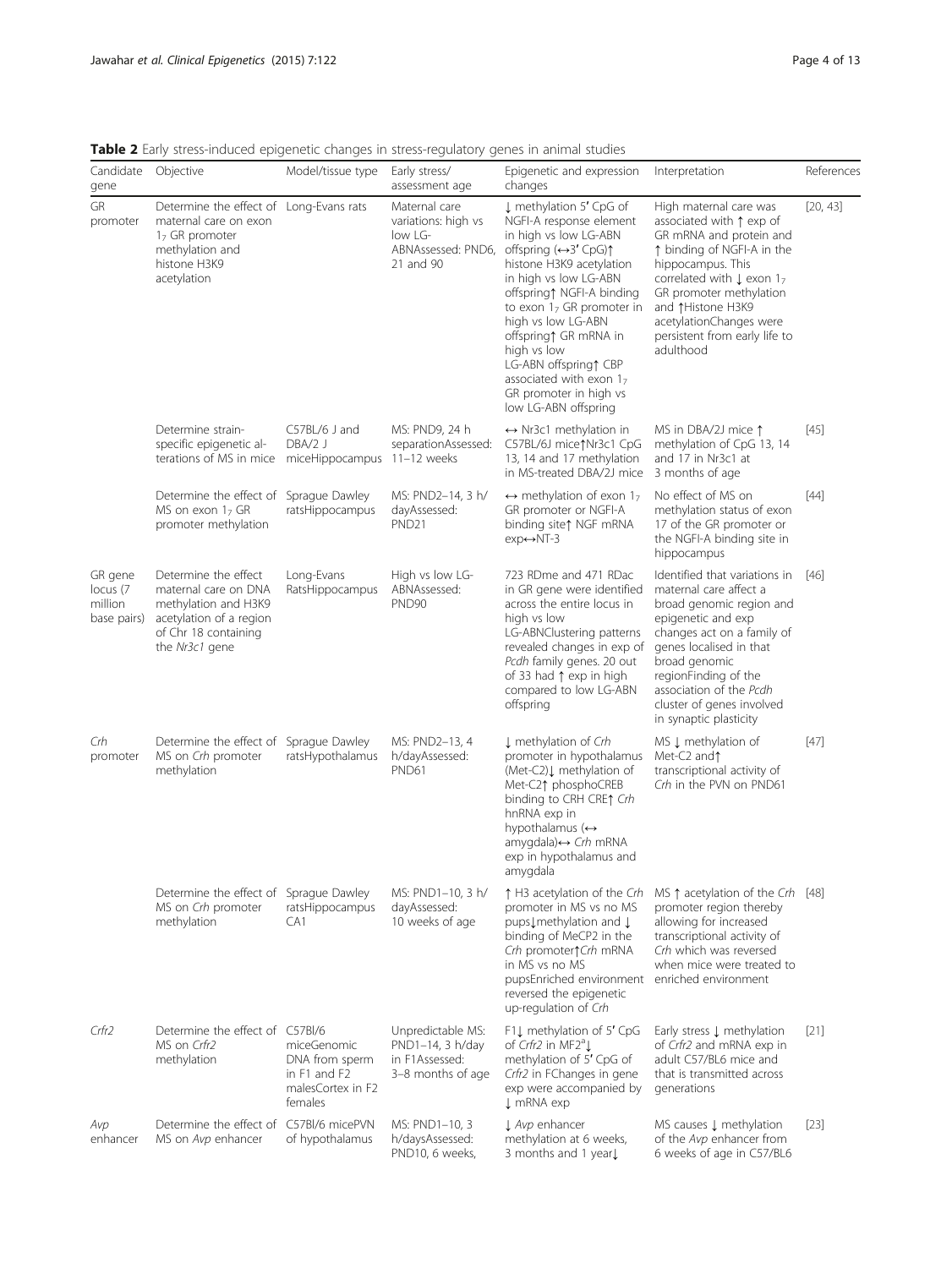| Table 2 Early stress-induced epigenetic changes in stress-regulatory genes in animal studies (Continued) |  |  |  |  |  |
|----------------------------------------------------------------------------------------------------------|--|--|--|--|--|
|----------------------------------------------------------------------------------------------------------|--|--|--|--|--|

| methylation and mRNA<br>exp                                             |                                                       | 3 months and<br>year                  | methylation of CpGs<br>largely mapped to CG13 of<br>Avp enhancer from<br>6 weeks $(\leftrightarrow$ at PND10).<br>binding of CG13 Avp<br>enhancer at PND10 and<br>6 weeks. L methylation of<br>CpGs w age (11 CpGs at<br>6 weeks, 7 at 3 months, 3<br>at 1 year)↑ AVP mRNA exp<br>from 6 weeks | mice which is<br>accompanied by persistent<br>up-regulation of Avp exp in<br>parvocellular neurons in<br>the PVN |  |
|-------------------------------------------------------------------------|-------------------------------------------------------|---------------------------------------|------------------------------------------------------------------------------------------------------------------------------------------------------------------------------------------------------------------------------------------------------------------------------------------------|------------------------------------------------------------------------------------------------------------------|--|
| Determine<br>strain-specific<br>epigenetic alterations<br>of MS in mice | C57BL/6J and<br>DBA/2J<br>miceHippocampus 11-12 weeks | MS: PND9, 24-h<br>separationAssessed: | ↑ methylation of CpG1 of<br>Avp in MS treated M of<br>C57BL/6J and DBA/2J<br>strain                                                                                                                                                                                                            | MS $\uparrow$ methylation of CpG 1 [45]<br>unit in the Avp enhancer<br>DNA sequence                              |  |

↑ increased, ↓ decreased, ↔ no change, Avp arginine vasopressin, CBP CREB binding protein, Crfr2 corticotrophin-releasing hormone receptor 2, Crh corticotrophin-releasing hormone, exp expression, F female, GR glucocorticoid receptor, h hour, hnRNA heterogeneous nuclear ribonucleic acid, LG-ABN licking grooming arched-back nursing, M male, mRNA messenger ribonucleic acid, MS maternal separation, NGF nerve growth factor, NGFI-A nerve growth factor inducible protein A, NT3 neurotophin 3, PND postnatal day, PVN paraventricular nucleus, RDac regional differences in acetylation, RDme regional differences in methylation, Pcdh: Protocadherin, CA-1 Cornu Ammonis area 1, MeCP2 Methyl CpG binding protein 2

<sup>a</sup>F2: MS M and control F were bred to produce F2 offspring

promoter and decreased H3K9 acetylation both associated with reduction in GR messenger RNA (mRNA) expression in the hippocampus of pups raised by low licking grooming arched-back nursing (LG-ABN) dams [[20\]](#page-11-0). Extended studies showed that increased 5′ cytosine phosphate guanine (CpG) site methylation in the low LG-ABN pups reduced binding of transcription factor nerve growth factor inducible protein A (NGFI-A) to GR exon  $1<sub>7</sub>$  promoter and reduced recruitment of CREB binding protein (CBP), subsequently reducing the levels of GR mRNA in hippocampus [[20, 43\]](#page-11-0). These changes were observed both at postnatal day (PND) 6 (early) and PND90 (adulthood) suggesting the long-lasting nature of the epigenetic mark. In contrast, Daniels and colleagues reported no differences in the methylation status of exon  $1<sub>7</sub>$  GR promoter in maternally separated (MS) compared to control rats on PND21 [[44](#page-11-0)]. The conflicting results could be due to differences in the early stress model (maternal care vs MS) and strain (Long-Evans vs Sprague Dawley) which may exert different effects on the epigenetic signature of the glucocorticoid receptor. Other studies also report epigenetic alterations in the GR promoter using different ELS models of rat/mouse strains [[45](#page-11-0), [46](#page-11-0)] (Table [2\)](#page-3-0).

### Crh

Chen and colleagues reported hypomethylation of the Crh promoter in the PVN of maternally deprived (MD) Sprague Dawley rats on PND61 [\[47](#page-11-0)]. This was associated with increased phosphoCREB binding to the Crh cAMP response element (CRE), critical in the regulation of transcription of Crh. Similarly, Wang and colleagues reported increased H3 acetylation and hypomethylation of the Crh promoter region in the hippocampal cornu ammonis 1 (CA1) region of rats with postnatal MS [\[48](#page-11-0)]. Franklin and colleagues reported hypomethylation of the CRH receptor 2 (Crhr2) in maternally separated male C57/BL6 mice at 3–8 months of age and demonstrated a transgenerational effect [[21\]](#page-11-0). The hypomethylation was associated with decreased Crhr2 gene expression which in this case was assessed in vitro using zebularine, a DNA methylation inhibitor [\[21\]](#page-11-0). This is in contrast to conventional understanding that DNA methylation is repressive [[49, 50](#page-11-0)]; however, results correlate with the expected ELS-induced changes in HPA axis regulation and decreased Crhr2 expression.

#### Avp

Murgatroyd and colleagues reported hypomethylation of the AVP enhancer sequence in the parvocellular neurons of the PVN [[23\]](#page-11-0). Hypomethylation of the AVP enhancer was associated with increased Avp expression following ELS (maternal separation) from 6 weeks of age and was still evident at 1 year suggesting the long-lasting nature of this epigenetic mark. Mechanistic analysis using mouse hypothalamic-like cells revealed that the hypomethylated CpG sites bound MeCP2 during postnatal life that in turn recruited DNA methyl transferase (DNMTs) and histone deacetylase (HDACs) to regulate expression of Avp [[23\]](#page-11-0) and that MeCP2 occupancy further depended on polycomb binding earlier in hypothalamic development [[51\]](#page-11-0). Contrasting results were reported in a more recent study showing hypermethylation of the Avp enhancer CpG site in the hippocampus of maternally deprived C57BL/6 and DBA/2 males [\[45](#page-11-0)]. This could be due to the type of tissue analysed and the fact that the CpG sites analysed by these two studies did not overlap.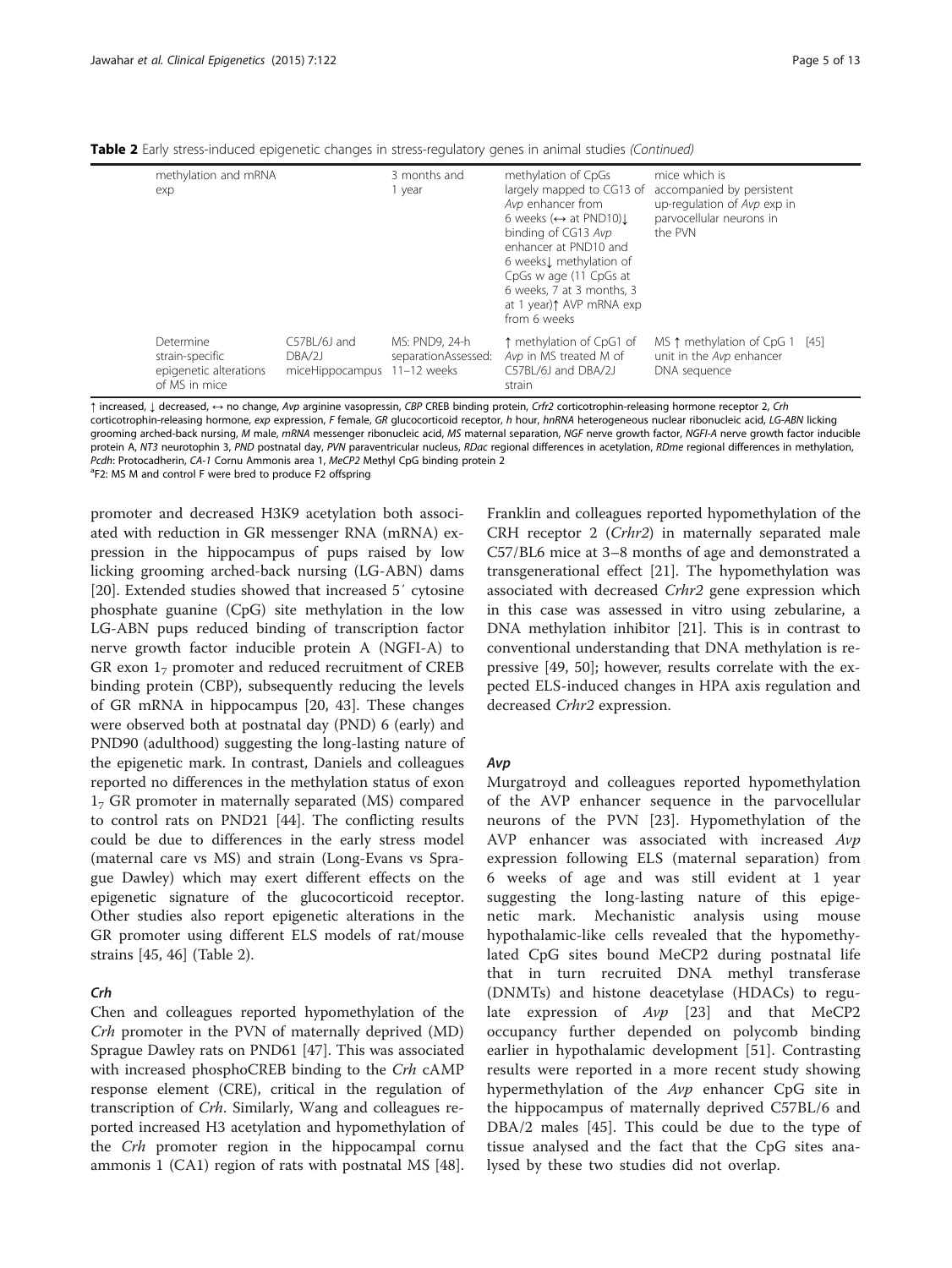<span id="page-5-0"></span>Table 3 Early stress-induced epigenetic modifications in other candidate genes

| Candidate<br>gene | Objective                                                                                               | Model/tissue type                               | Early stress/assessment<br>age                                                                                                                   | Epigenetic and expression<br>changes                                                                                                                                                                                                                                                       | Interpretation                                                                                                                                                                                                      | References |
|-------------------|---------------------------------------------------------------------------------------------------------|-------------------------------------------------|--------------------------------------------------------------------------------------------------------------------------------------------------|--------------------------------------------------------------------------------------------------------------------------------------------------------------------------------------------------------------------------------------------------------------------------------------------|---------------------------------------------------------------------------------------------------------------------------------------------------------------------------------------------------------------------|------------|
| $Er-a$            | Determine the<br>effect of<br>maternal care<br>on Er-a mRNA<br>exp and Era1b<br>promoter<br>methylation | Long-Evans hooded<br>ratsMPOA of<br>Amygdala    | Maternal care variations:<br>high vs low LG-<br>ABNAssessed: PND6                                                                                | L Era1b promoter<br>methylation in high vs low<br>LG-ABN offspring1 Stat5<br>binding to Era1b promoter<br>in high vs low LG-ABN<br>offspring† Er-a mRNA exp<br>in high vs low LG-ABN<br>offspring                                                                                          | Higher levels of maternal<br>care cause <i>LEra1b</i><br>promoter methylation,<br>$\uparrow$ Er-a mRNA exp and $\uparrow$<br>Stat5 binding to Era1b<br>promoter in the MPOA in<br>Long-Evans hooded rats<br>on PND6 | $[59]$     |
| $5 - HTT$         | Determine the<br>relationship<br>between early<br>stress and 5-HTT<br>gene<br>methylation               | Rhesus<br>macaquesPeripheral<br>blood DNA       | Rearing variations: MR vs<br>NRAssessed: 90-120 days<br>(infants)                                                                                | ↑ average 5-HTT gene<br>methylation in carrier of the<br>low-expressing<br>rh5-HTTLPR1 5-HTT mRNA<br>in PBMCs                                                                                                                                                                              | Variations in maternal<br>care were associated with<br>average differences in<br>5-HTT gene methylation<br>and this was dependent<br>on the 5-HTT<br>polymorphism in Rhesus<br>macaques                             | $[57]$     |
|                   | Determine the<br>effect of early<br>stress on 5-HTT<br>gene and whole<br>genome DNA<br>methylation      | F bonnet<br>macaquesPeripheral<br>blood DNA     | VFD from 3-8 months<br>ageAssessed: mean =<br>8.4 years                                                                                          | $\leftrightarrow$ 5-HTT and whole<br>genome methylation?<br>5-HTT and whole genome<br>methylation 1 stress<br>reactivity in VFD                                                                                                                                                            | 5-HTT gene and whole<br>genome methylation<br>confer an $\uparrow$ stress<br>reactivity following early<br>stress in adolescent F<br>bonnet macaques                                                                | $[58]$     |
| Gad1              | Determine the<br>effect of<br>maternal care<br>on the Gad1<br>promoter in the<br>hippocampus            | Long-Evans hooded<br>ratsHippocampus            | Maternal care variations:<br>high vs low LG-<br>ABNAssessed: 3-4 months<br>of age except for NGFI-A<br>association to Gad1 pro-<br>moter at PND4 | ↓ methylation of Gad1<br>promoter in high vs low<br>LG-ABN offspring† histone<br>H3K9 acetylation of Gad1<br>promoter in high vs low<br>LG-ABN offspring† NGFI-A<br>association w Gad1<br>promoter in high vs low<br>LG-ABN offspring† Gad1<br>mRNA exp in high vs low<br>LG-ABN offspring | High levels of maternal<br>care J Gad1 promoter<br>methylation, 1 Gad1<br>promoter histone<br>acetylation and 1 Gad1<br>mRNA in the<br>hippocampus of<br>Long-Evans hooded rats                                     | [66]       |
| Bdnf              | Determine the<br>effect of early<br>stress on DNA<br>methylation                                        | Long-Evans hooded<br>ratsHippocampus<br>and PFC | Exposure to abusive or<br>caring mother from<br>PND1-7 for<br>30 minAssessed: PND8,<br>30 and 90                                                 | ↑ methylation of <i>Bdnf</i> exon<br>IV and IX in PFCJ Bdnf<br>mRNA exp in PFC1 Bdnf<br>mRNA exp in hippocampus                                                                                                                                                                            | Early abuse $\uparrow$ methylation<br>of Bdnf exon IV and IX in<br>the PFC that persists into<br>adulthood in Long-Evans<br>hooded rats                                                                             | [53]       |
|                   | Determine the<br>effect of early<br>stress on Bdnf                                                      | Sprague Dawley<br>ratsHippocampus               | MS: PND1-13CUPS: 10-<br>13 weeksC: no<br>stressAssessed: 13-                                                                                     | J Bdnf mRNA exp in MS vs<br>CUPS and CJ Bdnf protein<br>in MS vs CUPS and C1 miR-                                                                                                                                                                                                          | MS induced significantly<br>different BDNF and miR-<br>16 expression in rats.                                                                                                                                       | $[54]$     |
|                   | mRNA, protein<br>and miR-16 exp                                                                         |                                                 | 14 weeksOnly Bdnf<br>transcribed from 5' exon<br>VI and 3' common exon<br>analysed                                                               | 16 exp in MS vs CUPS and<br>CJ <i>Bdnf</i> mRNA exp in MS<br>correlated significantly with<br>$\uparrow$ miR-16 exp                                                                                                                                                                        | BDNF and miR-16 levels<br>were inversely related in<br>the presence of early<br>stress                                                                                                                              |            |
| Reelin<br>(Reln)  | Determine the<br>effect of MS on<br>Reln expression                                                     | Wistar<br>ratsHippocampus                       | MS: PND2-15 for<br>3 hAssessed: PND22                                                                                                            | ↑ Reln gene methylation↓<br>Reln mRNA exp                                                                                                                                                                                                                                                  | MS $\uparrow$ Reln gene<br>methylation and <i>L Reln</i><br>mRNA exp in Wistar rats<br>on PND22                                                                                                                     | $[67]$     |

↑ increased, ↓ decreased, ↔ no change, 5-HTT serotonin transporter, PND postnatal day, Bdnf brain-derived neurotrophic factor, DNA deoxyribonucleic acid, Er-α estrogen receptor alpha, exp expression, F female, Gad1 glutamic acid decarboxylase 1, LG-ABN licking grooming arched-back nursing, MPOA medial preoptic area, MR mother reared, NR nursery reared, mRNA messenger ribonucleic acid, PBMC peripheral blood mononuclear cells, VFD variable foraging demand, MS maternal separation, NGFI-A nerve growth factor inducible protein A, PFC prefrontal cortex, PND postnatal day, Stat5 signal transducer and activator of transcription 5, mi-R micro-RNA, CUPS chronic unpredictable stress, C control

# ELS-induced epigenetic changes in genes outside of the HPA axis

# Brain-derived neurotrophic factor

ELS has been shown to decrease Bdnf expression whilst enhancing anxiety and depression-like behaviours [[41](#page-11-0), [52\]](#page-11-0). Roth and colleagues exposed Long-Evans rat pups to an abusive mother during the first week of life [\[53](#page-11-0)]. They reported hypermethylation of the *Bdnf* exons IV and IX in the prefrontal cortex on PND8 with associated reduction of *Bdnf* mRNA which persisted into adulthood. Bai and colleagues reported significantly decreased Bdnf mRNA and protein and increased miR-16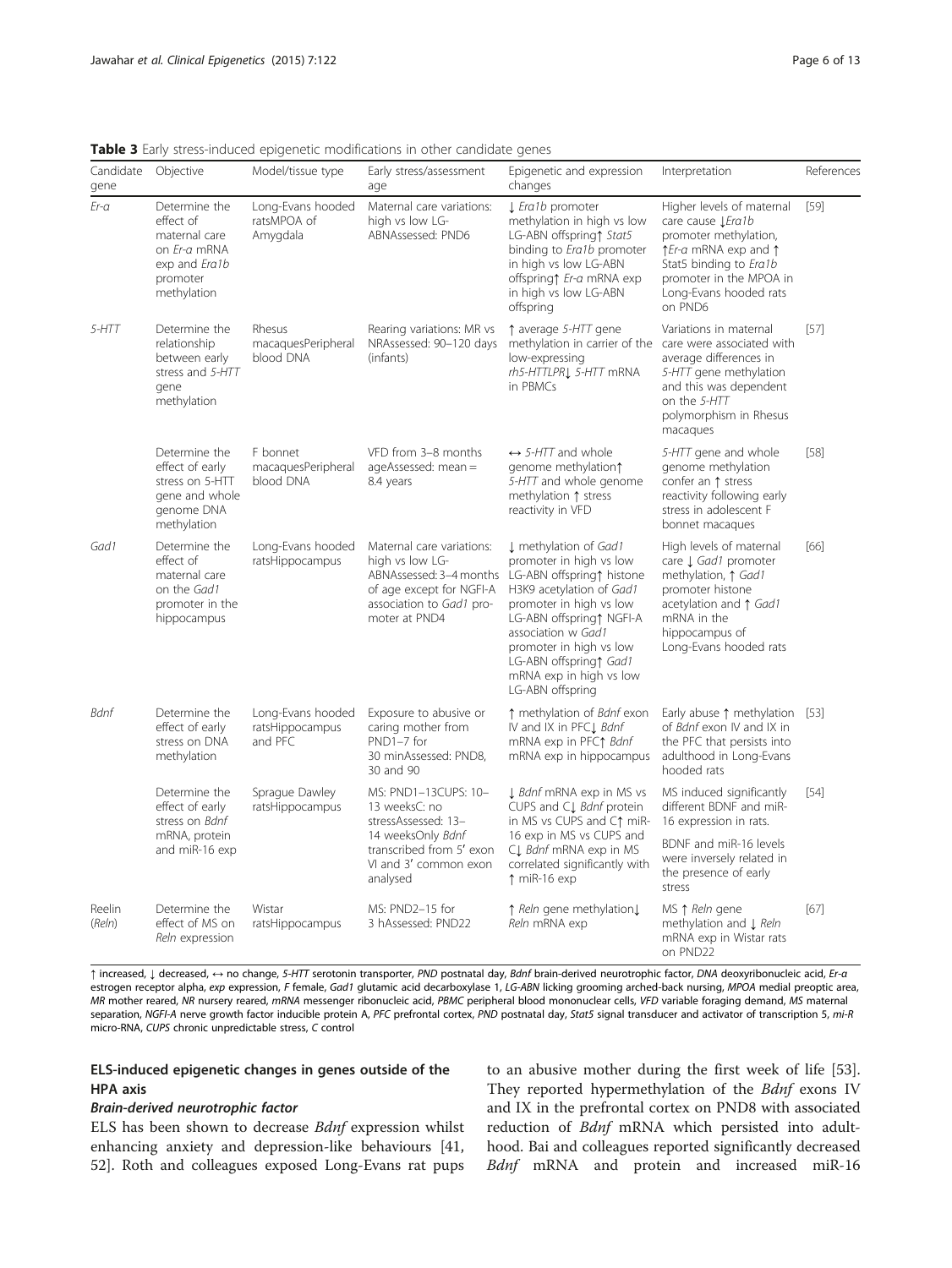expression in the hippocampus of MD rats compared to those exposed to chronic unpredictable stress in adulthood (CUPS) and control rats [[54](#page-11-0)] (see Table [3](#page-5-0)). The results suggested significant association of depression induced by MD to Bdnf and miR-16 levels but not the late-life stressors such as the CUPS thus emphasising the role of ELS-induced epigenetic alterations.

#### Serotonin transporter (5-HTT or Slc6a4) gene

Reduction in 5-HTT expression has been observed in response to ELS in non-human primate and rodent models [[55, 56](#page-11-0)]. Kinnaly and colleagues investigated the role of ELS-induced epigenetic modifications in the 5- HTT gene using non-human primate models [\[57](#page-11-0), [58](#page-11-0)] (see Table [3](#page-5-0)). These studies assessed the relationship between 5-HTT expression and 5-HTT gene methylation following ELS in infant rhesus macaques [\[57\]](#page-11-0) and adolescent bonnet macaques [\[58](#page-11-0)]. No significant effect of rearing was observed on the 5-HTT methylation status in either study. However, carriers of the short allele of the 5-HTT polymorphism had higher mean 5-HTT CpG methylation, and this was significantly associated to the levels of peripheral 5-HTT expression in the infant rhesus macaques [\[57](#page-11-0)]. In adolescent and adult Bonnet macaques, genome-wide methylation levels were associated with 5-HTT expression in those exposed to early stress as infants compared to controls [\[58](#page-11-0)]. The above studies suggest that 5-HTT gene methylation is not susceptible to variations in maternal care; however, polymorphisms in the 5-HTT gene and methylation at other cis or Trans regulating sites as may be conferring increased stress reactivity.

#### Estrogen receptor-α gene

Increased expression of estrogen receptor-α (ERα) in response to variations in maternal care was first reported by Champagne and colleagues using the LG-ABN rat model [[39](#page-11-0)]. The study reported elevated ERα mRNA expression in the medial preoptic area of high LG-ABN dams compared to low LG-ABN, and this effect was transmitted to the female offspring of the high LG-ABN dams [\[39, 59\]](#page-11-0). Champagne and colleagues then demonstrated decreased ERα1b promoter methylation in high vs low LG-ABN offspring on PND6 [[59\]](#page-11-0) (Table [3\)](#page-5-0). It was characterised that this hypomethylation of the promoter region enhanced binding of the STAT5 transcription factor to the ERα1b promoter and a corresponding increase in ERα mRNA expression in response to increased maternal care.

#### Glutamate decarboxylase-1 and Reelin genes

Glutamate decarboxylase 1 (GAD1) is a key enzyme in the synthesis of gamma amino-butyric acid (GABA), and Reelin (Reln) is important in migration of new neurons in the central nervous system (CNS). Postmortem studies of schizophrenic patient brains have shown decreased forebrain expression of GAD1 [[60, 61](#page-11-0)] and increased methylation of the GAD1 promoter [\[62,](#page-11-0) [63](#page-12-0)] and decreased RELN expression [\[64](#page-12-0), [65](#page-12-0)]. Zhang and colleagues assessed the methylation status of the Gad1 promoter in the offspring of the high vs low LG-ABN dams [\[66](#page-12-0)] (See Table [3\)](#page-5-0). Hypomethylation, increased histone H3K9 acetylation and increased NGFI-A association with the Gad1 promoter were observed in those raised by high LG-ABN dams leading to increased Gad1 mRNA expression [[66](#page-12-0)]. Qin and colleagues reported hypermethylation of the Reln gene and subsequent down-regulation of Reln mRNA in the hippocampus of Wistar rats exposed to MS from PND2–15 compared to controls [\[67](#page-12-0)].

# Early stress-induced epigenetic modifications in humans

#### Epigenetic alterations in candidate genes

In human studies, most focus to date has been on the role of GR due to its negative feedback control in stress responsivity and serotonin transporter (5-HTT) due to its polymorphisms and role in mediating ELS and laterlife stress effects on adult depression status [\[14,](#page-10-0) [68](#page-12-0)] (see Table [4](#page-7-0) for summary of studies).

#### GR gene

McGowan and colleagues were the first to demonstrate hypermethylation of the GR promoter exon  $1_F$  and decreased GR mRNA in the hippocampus of adults who were exposed to childhood abuse [\[19](#page-11-0)]. When compared to suicide victims or controls with no childhood abuse the GR promoter of suicide victims with a history of childhood abuse showed a significant increase ( $p < 0.05$ ;  $d = 1.07$ ) in methylation. This study was thus able to translate the results previously described in LG-ABN rat model [[43](#page-11-0)]. McGowan and colleagues extended research by analysing a wider locus containing the GR gene on chromosome 5 and reported differential methylation in promoters of the protocadherin (PCDH) gene family which are implicated in synaptic plasticity [[69\]](#page-12-0). Whilst McGowan and colleagues analysed the epigenetic changes in hippocampal GR gene, other human studies have reported similar hypermethylation GR gene promoter in peripheral blood leukocytes of adults exposed to early childhood stress [[70](#page-12-0), [71](#page-12-0)]. Murgatroyd and colleagues have recently demonstrated maternal stroking to modify CpG methylation within this GR region further translating the rat LG results [\[72](#page-12-0)]. These studies have shown that hypermethylation of specific CpG sites were associated to type of early stress or the severity of early maltreatment (see Table [4\)](#page-7-0).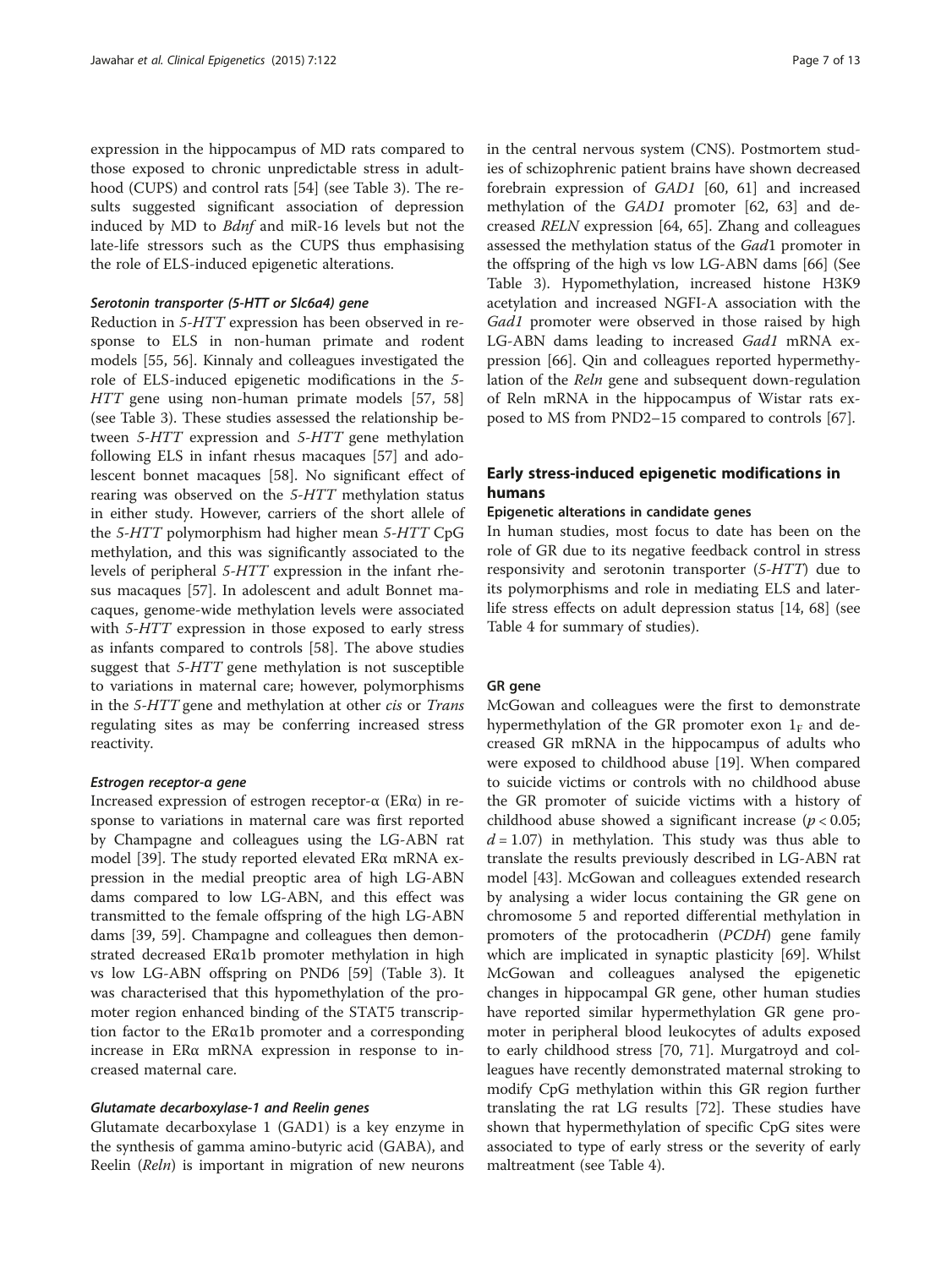| Candidate<br>gene                             | Objective                                                                                             | Model/tissue type                                                           | Early stress/assessment age                                                                                                                                            | Epigenetic and expression changes                                                                                                                                                                                                                                                 | Interpretation                                                                                                                                                                                                                 | References |
|-----------------------------------------------|-------------------------------------------------------------------------------------------------------|-----------------------------------------------------------------------------|------------------------------------------------------------------------------------------------------------------------------------------------------------------------|-----------------------------------------------------------------------------------------------------------------------------------------------------------------------------------------------------------------------------------------------------------------------------------|--------------------------------------------------------------------------------------------------------------------------------------------------------------------------------------------------------------------------------|------------|
| rRNA<br>promoter                              | childhood abuse on<br>methylation status of<br>the rRNA promoter                                      | Determine the effect of RetrospectiveHippocampus CA + suicide vs no CA + no | suicideAssessedMean age<br>35 yrs. $N = 30$                                                                                                                            | ↑ methylation rRNA promoter and 5'<br>regulatory region in CA1 methylation of 21<br>of 26 CpG sites in CAI rRNA expression in<br>hippocampus                                                                                                                                      | Childhood abuse 1 methylation of rRNA<br>promoter in the hippocampus of suicide<br>completers in adulthood                                                                                                                     | $[98]$     |
| GR<br>promoter                                | childhood abuse on<br>the methylation status<br>of the GR promoter<br>and GR mRNA exp                 | Determine the effect of RetrospectiveHippocampus Child abuseAssessedMean    | age 34.6 yrs. $N = 36$ M                                                                                                                                               | ↑ methylation of CpGs in GR promoter』 GR<br>mRNA exp.[ GR 1F mRNA exp                                                                                                                                                                                                             | Childhood abuse 1 methylation of<br>individual CpGs within the GR promoter<br>and GR1F exon resulting in Į GR and GR 1F<br>mRNA expression in adult hippocampus                                                                | $[19]$     |
|                                               | Determine the effect of<br>early stress on<br>methylation status of<br>the GR promoter                | RetrospectivePeripheral<br>blood WBCs                                       | Early stress <sup>a</sup> Assessed: mean<br>age 27.4 yrs. $N = 99$                                                                                                     | ↑ CpG1 methylation w ↓ parental care or<br>loss <sup>↑</sup> CpG3 methylation w maltreatment or<br>parental loss← CpG2, 4, 5-13 methylation<br>w childhood adversity                                                                                                              | Early stress 1 methylation of individual<br>CpGs of the GR promoter in adulthood                                                                                                                                               | $[71]$     |
|                                               | Determine the effect of<br>childhood<br>maltreatment and<br>severity on NR3C1<br>promoter methylation | RetrospectivePeripheral<br>blood WBCs                                       | Childhood<br>maltreatment <sup>b</sup> Assessed:<br>mean ages and sample<br>sizeBPD 30.76 yrs. $N =$<br>101MDD 41.63 yrs. $N =$<br>99MDD + PTSD 37.33 yrs.<br>$N = 15$ | ↑ CpG 2-8 methylation of the NR3C1 gene<br>promoter in maltreated participants?<br>severity of maltreatment 1 methylation<br>status of NR3C1 except for CpG1 site                                                                                                                 | Childhood maltreatment was associated<br>with $\uparrow$ methylation of the NR3C1 gene<br>promoter in peripheral blood in<br>adulthood.Number and severity of<br>maltreatment correlated positively with<br>methylation status | $[70]$     |
| NR3C1<br>locus (6.5<br>million<br>base pairs) | CA on a 6.5 Mbp loci<br>centred on NR3C1                                                              |                                                                             | Determine the effect of Retrospective Hippocampus $CA +$ suicide vs no $CA +$ no<br>suicideAssessed: adulthood<br>$N = 24$                                             | 281 DMRs were identified <sup>®</sup> methylation in<br>126 DMRs in controls†methylation in 155<br>DMRs in abused3 clusters of DMRs mapped<br>within $\alpha$ -, $\beta$ - and $\gamma$ - protocadherin (PCDH)<br>gene familyDMRs enriched more in a-PCDH<br>in the abused brains | Early stress has a broader epigenomics<br>imprint expanding to promoters of genes<br>both upstream and downstream to the<br>NR3C1 gene and includes the PCDH gene<br>family implicated in synaptic plasticity                  | [69]       |
| 5HTT or<br>SLC6A4                             | Determine the effect of<br>CA on SLC6A4<br>promoter methylation<br>and mRNA expression                | RetrospectivePeripheral<br>blood DNA                                        | Childhood<br>adversity <sup>a</sup> Assessed:<br>$adulthoodN = 102 MDD$<br>with or without CA                                                                          | taverage methylation in promoter of<br>SLC6A4 with CpG7 showing higher<br>methylation in CA to no CA1 methylation<br>in CpG2 of SLC6A4 associated with physical<br>abuse                                                                                                          | Childhood adversities were significantly<br>associated with higher SLC6A4 promoter<br>methylation in people with current MDD                                                                                                   | $[76]$     |
|                                               | Determine the effect of<br>CA on the methylation<br>status of SLC6A4<br>promoter                      | RetrospectiveLymphoblast<br>cell lines                                      | Childhood<br>maltreatmentAssessed:<br>mean age: M 49 yrs.F<br>47 yrs. $N = 192$                                                                                        | ↑ overall SLC6A4 promoter methylation in<br>abused male and female <sub>1</sub> methylation of<br>CpG1 and CpG 3 of SLC6A4 in abused<br>females compared to non-abused↔ in<br>individual CpG sites in males                                                                       | Childhood abuse increased methylation of<br>CpGs in the promoter of SLC6A4 in adults                                                                                                                                           | [74, 75]   |

# <span id="page-7-0"></span>Table 4 Early stress-induced epigenetic modifications of candidate genes in humans

↑ increased, ↓ decreased, ↔ no change, yrs. years, CA child abuse, DNA deoxyribonucleic acid, mRNA messenger ribonucleic acid, exp expression, rRNA ribosomal ribonucleic acid, GR glucocorticoid receptor, M male, F Female, WBC white blood cell, BPD borderline personality disorder, PTSD post-traumatic stress disorder, MDD major depressive disorder, DMRs differentially methylated regions, PCDH protocadherin, NR3C1 nuclear receptor subfamily 3, group C, member 1, SLC6A4 solute carrier family 6, member 4 (neurotransmitter transporter) <sup>a</sup> Early stress included: low levels of parental care, parental loss and childhood maltreatment

bSexual, physical and emotional abuse; BPD had higher childhood maltreatment; MDD had lower maltreatment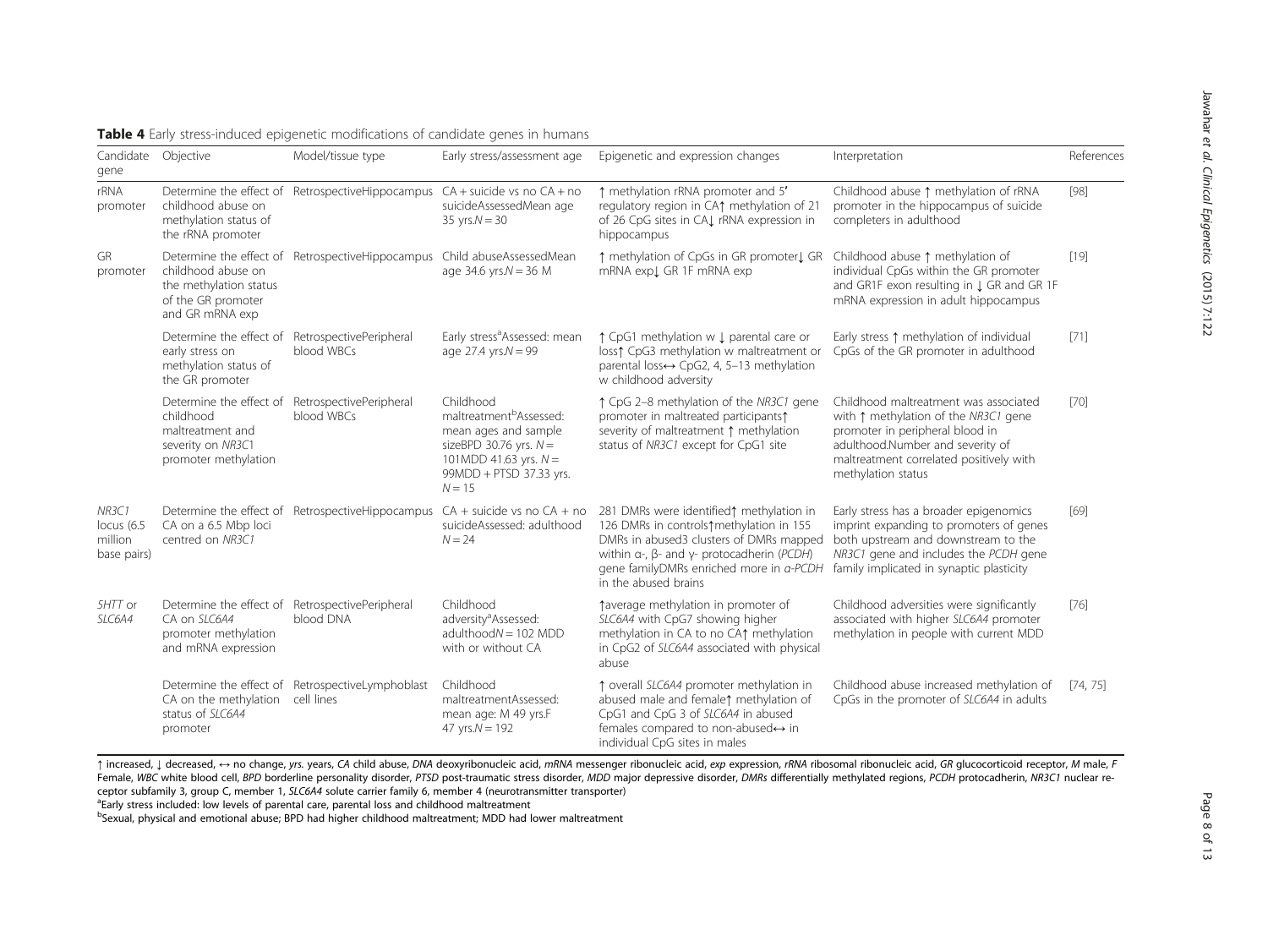<span id="page-8-0"></span>

|  |  |  |  |  |  |  | <b>Table 5</b> Effects of early stress on genome-wide methylation in humans |  |  |  |  |
|--|--|--|--|--|--|--|-----------------------------------------------------------------------------|--|--|--|--|
|--|--|--|--|--|--|--|-----------------------------------------------------------------------------|--|--|--|--|

| Objective                                                                                                          | Model/tissue type                        | Early stress/<br>assessment age                                                                         | Epigenetic and expression<br>changes                                                                                                                                                                                                                                                                                               | Interpretation                                                                                                                                                                                                 | <b>References</b> |
|--------------------------------------------------------------------------------------------------------------------|------------------------------------------|---------------------------------------------------------------------------------------------------------|------------------------------------------------------------------------------------------------------------------------------------------------------------------------------------------------------------------------------------------------------------------------------------------------------------------------------------|----------------------------------------------------------------------------------------------------------------------------------------------------------------------------------------------------------------|-------------------|
| Determine the effect<br>of childhood SES on<br>genome-wide<br>methylation in<br>adulthood                          | RetrospectivePeripheral<br>blood DNA     | High vs low<br>childhood<br>SESAssessed:<br>45 yrs. $N = 40$ M                                          | 666 gene promoters 1 and<br>586 promoters Į methylation<br>in high vs low childhood<br>SESThe genes involved fall<br>into extra and intracellular<br>signalling, DNA signalling and<br>metabolic signalling<br>categories.                                                                                                         | Variations in childhood SES<br>cause changes in<br>genome-wide methylation in<br>adulthood with genes in extra<br>and intra cellular signalling<br>and metabolic functioning                                   | $[79]$            |
| Determine the effect<br>of early environment<br>on genome-wide<br>methylation levels                               | RetrospectivePeripheral<br>blood DNA     | Institutional care<br>vs raised by<br>biological<br>parentsAssessed:<br>mean $8.25$ yrs. $N$<br>$= 28$  | Differential methylation of 914<br>of 26,214 CpG sites from 838<br>gene promoters across<br>groups <sup>a</sup> $\uparrow$ methylation of 744<br>promoters in institutionalised<br>methylation of 94 promoters<br>in institutionalisedPromoters<br>mainly involved in control of<br>cellular signalling and the<br>immune response | Early environmental alterations<br>cause changes in methylation<br>of a number of genes<br>important for control of<br>cellular signalling and the<br>immune response in<br>childhood                          | $[77]$            |
| Determine the effect<br>of childhood abuse on<br>genome-wide DNA<br>methylation                                    | RetrospectiveHippocampus CA + suicide vs | $no CA +$<br>suicideAssessed:<br>adulthood $N = 41$<br>M                                                | Differentially methylated<br>promoters in CA vs no CA<br>were spread across the<br>genome248 (68.5 %)<br>promoters 1 methylation in<br>CA114 (31.5 %) promoters $\downarrow$<br>methylation in CA1<br>methylation associated w J<br>mRNA exp                                                                                       | Childhood abuse causes<br>alteration in the methylation<br>of gene promoters and mRNA<br>exp in adulthood specifically<br>genes involved in neuronal<br>plasticity                                             | $[93]$            |
|                                                                                                                    | RetrospectivePeripheral<br>blood DNA     | $PTSD + CA$ vs<br>$PTSD + no$<br>CAAssessed:<br>mean age $CA =$<br>39.6 yrs. No $CA =$<br>$43.69N = 61$ | Differential methylation in<br>promoters of abused vs<br>non-abused PTSD patients1<br>methylation in transcripts of<br>PTSD + CA group (11.78 %) vs<br>PTSD + no CA (0.8 %)14<br>transcripts differentially<br>methylated in CA vs no CA                                                                                           | Childhood abuse causes<br>alteration to the methylation<br>of CpG sites in both promoter<br>regions and gene body and<br>include specifically genes<br>involved in CNS development<br>in the abused PTSD group | [80]              |
| Determine the effect<br>of childhood abuse in<br>methylation status of<br>immune system and<br>cytokine regulation | RetrospectivePeripheral<br>blood DNA     | PTSD + CA, PTSD<br>$+$ no CA, C + CA,<br>$C + no$<br>CAAssessed:<br>$adulthoodN =$<br>110               | ↑ global methylation in PTSD<br>vs C↔ methylation due to CA<br>in PTSD or CGene specific<br>associations with found in<br>BDNF, HSF1, TLR8 for PTSD and<br>CA↑ plasma TNFa in CA vs no<br>CA                                                                                                                                       | Childhood abuse early in life<br>can alter global and gene<br>specific DNA methylation<br>patterns specifically involved in<br>immune dysregulation                                                            | $[81]$            |

↑ increased, ↓ decreased, ↔ no change, yrs years, SES socioeconomic status, M Male, DNA deoxyribonucleic acid, mRNA messenger ribonucleic acid, exp expression, CA childhood abuse, PTSD post-traumatic stress disorder, C controls, BDNF brain-derived neurotrophic factor, HSF1 heat shock transcription factor 1, TLR8 toll-like receptor 8, TNFa tumour necrosis factor alpha, CNS central nervous system

<sup>a</sup>Genes modified by rearing environment include those involved in control of the dopaminergic system (TERF2IP), serotonin biosynthesis and serotonin receptor activity (TPH, HTR1D, HTR1F), glucocorticoid and steroid biosynthesis and their receptor activity (NRIP1, PPARGC1B, UGT), genes encoding the arginine vasopressin receptor, glutamate, cadherin and cholinergic receptors, and others which are collectively responsible for neural communication, memory formation and learning and retention

## 5-HTT gene

Philibert and colleagues were the first to report hypermethylation of the 5-HTT promoter and subsequent reduction in 5-HTT mRNA; however, this study did not assess the role of early maltreatment [[73\]](#page-12-0). Further work from Beach and colleagues reported association of increased methylation of the 5-HTT promoter to childhood abuse. In their 2010 study, Beach and colleagues report significant association of overall methylation of the 5-HTT promoter region (CpGs analysed = 71, CpGs used in analyses = 26) to childhood abuse ( $p < 0.0004$ , d

= 0.73) [[74\]](#page-12-0). In particular, increased methylation of the sites CpG1 and CpG3 in the 5-HTT promoter was significantly associated in abused females. In their 2011 study, the same group showed significant association of childhood abuse to 5-HTT promoter methylation, 5- HTT mRNA levels and a correlation to 5-HTT genotype and adult anti-social personality disorder [\[75](#page-12-0)]. The study reported that 9 % of the variation in the personality disorder was attributed to increased 5-HTT promoter methylation observed only in those that were sexually abused (see Table [4](#page-7-0) for details). Kang and colleagues also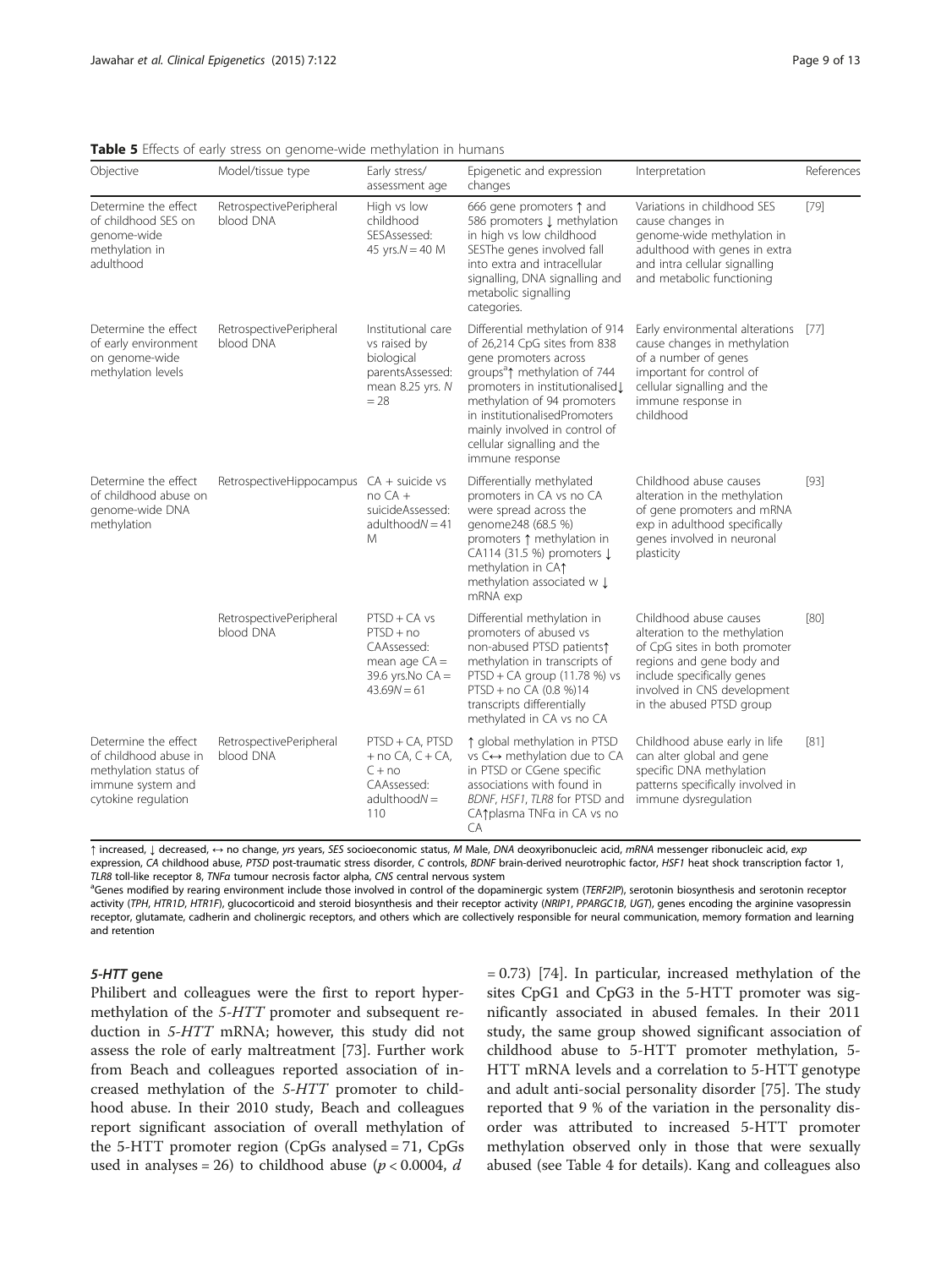reported similar hypermethylation of the 5-HTT promoter (total of seven CpG sites) in abused compared to non-abused people with current MDD [\[76](#page-12-0)]. The average methylation percentage of the seven CpG sites for any adversity was significantly higher in those who were abused in childhood ( $p < 0.001$ ,  $d = 1.1$ ).

#### Genome-wide methylation

A number of studies have assessed the effect of early stress on genome-wide methylation patterns (See Table [5](#page-8-0) for summary of studies). Naumova and colleagues demonstrated hypermethylation of 28 genes involved in brain development and function including those regulating the arginine vasopressin 1A receptor (AVPR1A), GABA A receptor (GABRA5), glutamate receptor (GRM5), among others, in 7- to 10-year-old children following institutionalisation [\[77](#page-12-0)]. Hypermethylation of candidate genes has also been shown in adulthood, with Labonte and colleagues reporting hypermethylation of 248 gene promoters and associated decreases in mRNA expression of these promoters in the hippocampi of adult men who completed suicide [\[78](#page-12-0)]. Genes responsible for cellular and neuronal plasticity were the most differentially methylated, including the alsin (ALS2) gene promoter. Many other studies have also shown significant global methylation differences between those exposed to early adversity [[79](#page-12-0)–[81](#page-12-0)]. These studies suggest that alterations in the early environment have the ability to cause changes in the methylation status of numerous genes across the genome, including those involved in control of nervous and immune system development and function.

#### **Discussion**

As evidenced in the studies reviewed above, changes in DNA methylation in response to the early environment remain the best characterised to date. This could be due to DNA methylation being a robust epigenetic mark and available to study across lifespan and generations [[21](#page-11-0), [82\]](#page-12-0). More recent studies however have also analysed the role of microRNAs [[54](#page-11-0)], histone modifications [[83](#page-12-0)] and DNA hydroxymethylation [\[84\]](#page-12-0) in mediating early stress effects.

Results from the animal models reviewed suggest that ELS exerts significant methylation changes in the stressregulatory genes. Enhanced Crh and Avp expression in the hypothalamus may lead to a hypersensitive HPA axis [[23, 47\]](#page-11-0), whilst reduced *Crhr*2 and GR expression (in the hypothalamus and hippocampus respectively) may affect negative feedback of the HPA response to stress [\[20](#page-11-0), [21](#page-11-0)]. Epigenetic signatures in the GR gene promoter in humans exposed to a variety of early adversity translate the results observed in animal models and confirm the central role of GR methylation in the dysfunctional

negative feedback of HPA axis [[19,](#page-11-0) [70, 71](#page-12-0)]. Analysis of a broader GR locus ( $\sim$ 7 Mpb centred with Nr3c1) in both rats and humans exposed to early adversity revealed conserved methylated sequences in the GR locus including the GR promoter methylations thus emphasising an evolutionary role of the GR locus in stress responsivity [[46,](#page-11-0) [69\]](#page-12-0) (See Tables [2](#page-3-0) and [4](#page-7-0) for details).

Studies of animal models have centred on other candidate genes implicated in the pathogenesis of neuropsychiatric disorders. Altered 5-HTT expression early in life may moderate the impact of early environment on emotion development [\[28\]](#page-11-0) as also shown by pharmacological blocking studies [\[85](#page-12-0), [29](#page-11-0)]. The findings on 5-HTT promoter methylation therefore support the role of reduced 5-HTT activity in the onset of adult depressionlike behaviours [\[57](#page-11-0), [58](#page-11-0)]. Reduced BDNF expression has been implicated in anxiety and depression-like behav-iours [[41, 52](#page-11-0)]; therefore, hypermethylation of the *Bdnf* gene alongside reduced Bdnf mRNA expression in the prefrontal cortex (PFC) of rats exposed to abuse (67) suggests early stress may play a role in the development of anxiety and depression disorders. In humans exposed to early adversity, 5-HTT hypermethylation has been associated to adult depression status depending on the polymorphic status of the 5-HTT gene, emphasising the role of genetic polymorphisms on epigenetic effects [[14](#page-10-0), [76\]](#page-12-0). Interestingly, studies to date have only analysed the effect of prenatal stress on the methylation status of the BDNF gene in humans [\[86](#page-12-0), [87](#page-12-0)] and not variations in postnatal stress. BDNF is known to regulate neuronal development, serotonergic functions and signalling [\[88](#page-12-0)]. For example, BDNF promotes the development and function of serotonergic neurons where high affinity receptors for BDNF, Trkb, are also found [\[89](#page-12-0)]. Therefore, ELS-induced reduced BDNF could also potentially lead to decreased function of the serotonergic system thus leading to mood and affective behavioural dysfunctions as reported in the above studies. In addition, BDNF has been shown to be regulated by estrogen via ERα within the hippocampus of rat brains [[90\]](#page-12-0). In this context, the increased ERα expression in the brains of the high LG-ABN rats [[59\]](#page-11-0) suggests that estrogen is important in regulating normal brain development and possibly involves maturation of neural systems via BDNF regulation. The down-regulation of Reelin post ELS [[67](#page-12-0)] may negatively impact hippocampal function, potentially altering stress axis regulation and predisposing to anxiety and depression across the lifespan. A neurodevelopmental origin for schizophrenia is shown from the study suggesting increased methylation and reduced Gad1 expression in rats [\[66](#page-12-0)] which fits with the observations in postmortem brains of schizophrenic patients [\[62,](#page-11-0) [63\]](#page-12-0).

One of the major questions in psychiatric epigenetics is whether epigenetic changes observed in the periphery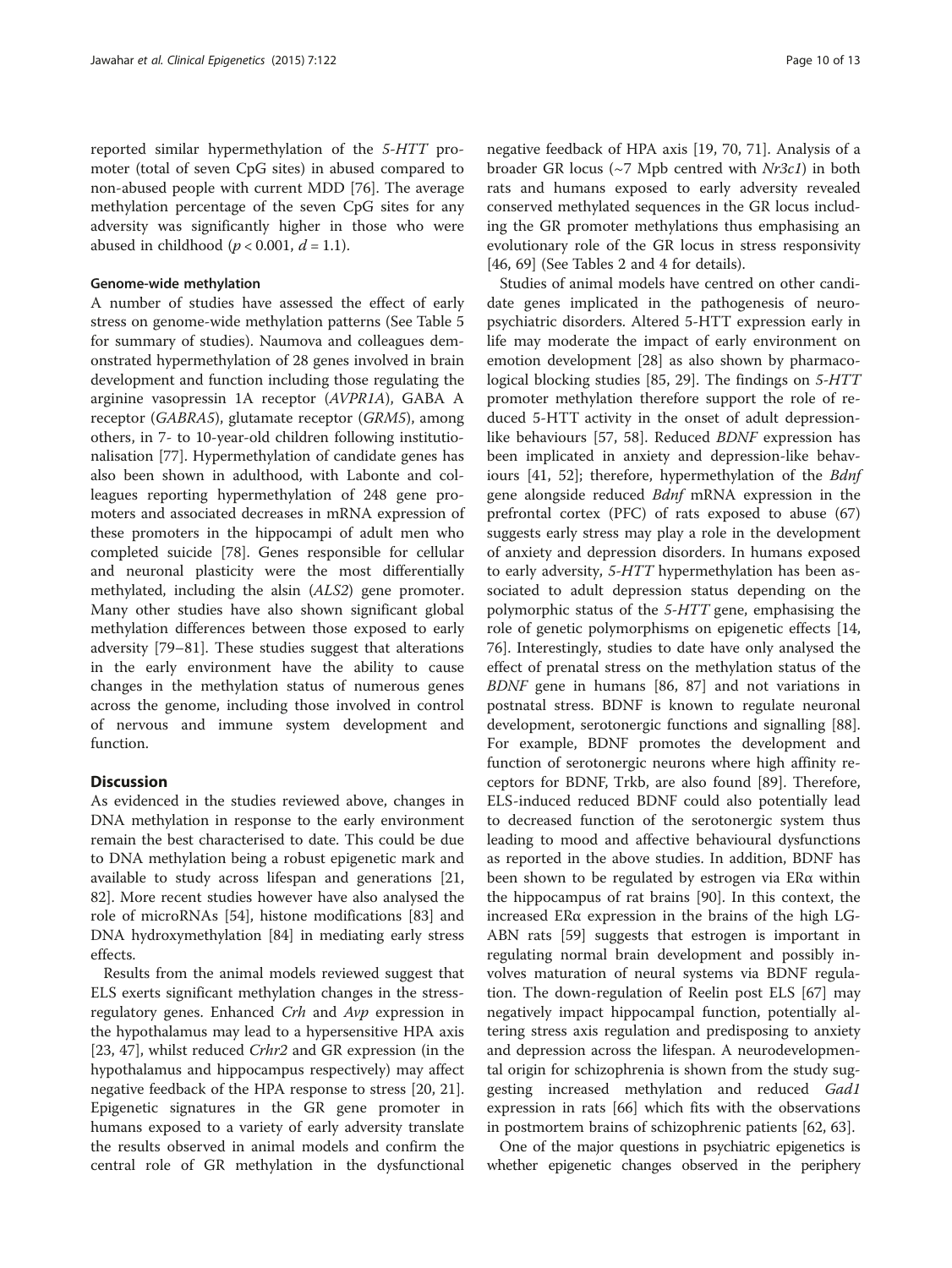<span id="page-10-0"></span>reflect the changes in the brain. For example, hypermethylation of GR gene promoter and subsequent increase in GR mRNA was reported in both peripheral leukocytes [\[70, 71](#page-12-0)] and in the neurons of the hippocampus [[19](#page-11-0)]. Analysis of methylome of cells in the PFC and T cells in mother vs surrogate-reared rhesus macaques revealed similarities in the methylation of cells in PFC and T cells, specifically the GR receptor promoter region alongside genes in the immune response, transcription and response to stimulus [[91](#page-12-0)]. These findings suggest that peripheral GR methylation or cell specific (example T cells) methylation changes could be a potential biomarker for assessing early stress-induced HPA dysfunction. Genome-wide methylation studies show that childhood maltreatment leaves a systemic, genomewide mark by altering the methylation status of key genes in regulatory pathways such as intra and extra cellular signalling [[77](#page-12-0), [79](#page-12-0), [80, 92, 93](#page-12-0)]. Although most work to date has focused on the stress response, it may be interesting to consider whether prolonged immune dysfunction that often persists after early stress is secondary to epigenetic changes in immunoregulatory genes as reported by Smith and colleagues in PTSD [\[81\]](#page-12-0) or if it results indirectly from epigenetic changes in stress-regulatory genes.

# Conclusions

Research to date highlights the remarkable susceptibility of the genome, and particularly of genes involved in stress and emotion regulation, to environmental alterations early in the lifespan. Many of these changes persisted into adulthood, and epigenetic mechanisms have been shown to contribute to the long-lasting nature of ELS and its contribution to an individual's disease risk and susceptibility to neuropsychiatric conditions across the lifespan.

#### Abbreviations

5-HTT: 5-hyrodxytryptamine transporter (serotonin transporter); ACTH: adrenocorticotrophic hormone; AVP: arginine vasopressin; BDNF: brain-derived neurotrophic factor; CA1: cornu ammonis 1; CpG: cytosine phosphate guanine; CRH: corticotrophin-releasing hormone; DNMT: DNA methyl transferase; ELS: early life stress; GAD1: glutamate decarboxylase 1; GR: glucocorticoid receptor; HDAC: histone deacetylase; HPA: hypothalamic-pituitary-adrenal axis; MD: maternal deprivation; MS: maternal separation; PCDH: protocadherin; PFC: prefrontal cortex; PND: postnatal day; PVN: para ventricular nucleus.

#### Competing interests

The authors declare that they have no competing interests.

#### Authors' contributions

All authors meet the 3 authorship criteria of the International Committee of Medical Journal Editors. MCJ contributed to design, acquisition of data, analysis and interpretation of results along with drafting and revising the article. CM contributed to the design, interpretation of the data and revising for critically important intellectual content. ELH contributed to design, acquisition of data, analysis and interpretation and drafting the article. BTB contributed to conception and design, interpretation of the results and critically reviewing for intellectual content. All authors gave approval of the final version to be submitted.

#### Acknowledgements

The presented work is partly supported by the National Health and Medical Research Council Australia (APP1003788 to BTB). The funders had no role in study design, data collection and analysis, decision to publish or preparation of the manuscript.

#### Author details

<sup>1</sup> Discipline of Psychiatry, School of Medicine, University of Adelaide, Adelaide, SA 5005, Australia. <sup>2</sup>School of HealthCare Science, Manchester Metropolitan University, Manchester, UK. <sup>3</sup>School of Medicine and Dentistry, James Cook University, Townsville City, Australia.

#### Received: 18 September 2015 Accepted: 8 November 2015 Published online: 14 November 2015

#### References

- 1. Green JG, McLaughlin KA, Berglund PA, Gruber MJ, Sampson NA, Zaslavsky AM, et al. Childhood adversities and adult psychiatric disorders in the national comorbidity survey replication I: associations with first onset of DSM-IV disorders. Arch Gen Psychiatry. 2010;67(2):113–23.
- 2. Kessler RC, McLaughlin KA, Green JG, Gruber MJ, Sampson NA, Zaslavsky AM, et al. Childhood adversities and adult psychopathology in the WHO World Mental Health Surveys. Br J Psychiatry. 2010;197(5):378–85.
- 3. Bernet CZ, Stein MB. Relationship of childhood maltreatment to the onset and course of major depression in adulthood. Depress Anxiety. 1999;9(4):169–74.
- 4. Varese F, Smeets F, Drukker M, Lieverse R, Lataster T, Viechtbauer W, et al. Childhood adversities increase the risk of psychosis: a meta-analysis of patient-control, prospective- and cross-sectional cohort studies. Schizophr Bull. 2012;38(4):661–71.
- 5. Scott KM, Von Korff M, Angermeyer MC, Benjet C, Bruffaerts R, de Girolamo G, et al. Association of childhood adversities and early-onset mental disorders with adult-onset chronic physical conditions. Arch Gen Psychiatry. 2011;68(8):838–44.
- 6. Scott KM, Von Korff M, Alonso J, Angermeyer MC, Benjet C, Bruffaerts R, et al. Childhood adversity, early-onset depressive/anxiety disorders, and adult-onset asthma. Psychosom Med. 2008;70(9):1035–43.
- 7. Gershon A, Sudheimer K, Tirouvanziam R, Williams LM, O'Hara R. The long-term impact of early adversity on late-life psychiatric disorders. Curr Psychiatry Rep. 2013;15(4):013–0352.
- 8. Kaplow JB, Widom CS. Age of onset of child maltreatment predicts long-term mental health outcomes. J Abnorm Psychol. 2007;116(1):176–87.
- 9. Schoedl AF, Costa MC, Mari JJ, Mello MF, Tyrka AR, Carpenter LL, et al. The clinical correlates of reported childhood sexual abuse: an association between age at trauma onset and severity of depression and PTSD in adults. J Child Sex Abus. 2010;19(2):156–70.
- 10. Evans GW, Schamberg MA. Childhood poverty, chronic stress, and adult working memory. Proc Natl Acad Sci. 2009;30:2009.
- 11. Felitti VJ, Anda RF, Nordenberg D, Williamson DF, Spitz AM, Edwards V, et al. Relationship of childhood abuse and household dysfunction to many of the leading causes of death in adults. The Adverse Childhood Experiences (ACE) Study. Am J Prev Med. 1998;14(4):245–58.
- 12. Wise LA, Zierler S, Krieger N, Harlow BL. Adult onset of major depressive disorder in relation to early life violent victimisation: a casecontrol study. Lancet. 2001;358(9285):881–7.
- 13. Gershon A, Minor K, Hayward C. Gender, victimization, and psychiatric outcomes. Psychol Med. 2008;38(10):1377–91.
- 14. Caspi A, Sugden K, Moffitt TE, Taylor A, Craig IW, Harrington H, et al. Influence of life stress on depression: moderation by a polymorphism in the 5-HTT gene. Science. 2003;301(5631):386–9.
- 15. Buchmann AF, Hellweg R, Rietschel M, Treutlein J, Witt SH, Zimmermann US, et al. BDNF Val 66 Met and 5-HTTLPR genotype moderate the impact of early psychosocial adversity on plasma brainderived neurotrophic factor and depressive symptoms: a prospective study. Eur Neuropsychopharmacol. 2013;23(8):902–9.
- 16. Binder EB, Bradley RG, Liu W, Epstein MP, Deveau TC, Mercer KB, et al. Association of FKBP5 polymorphisms and childhood abuse with risk of posttraumatic stress disorder symptoms in adults. JAMA. 2008;299(11):1291–305.
- 17. Heim C, Newport DJ, Mletzko T, Miller AH, Nemeroff CB. The link between childhood trauma and depression: insights from HPA axis studies in humans. Psychoneuroendocrinology. 2008;33(6):693–710.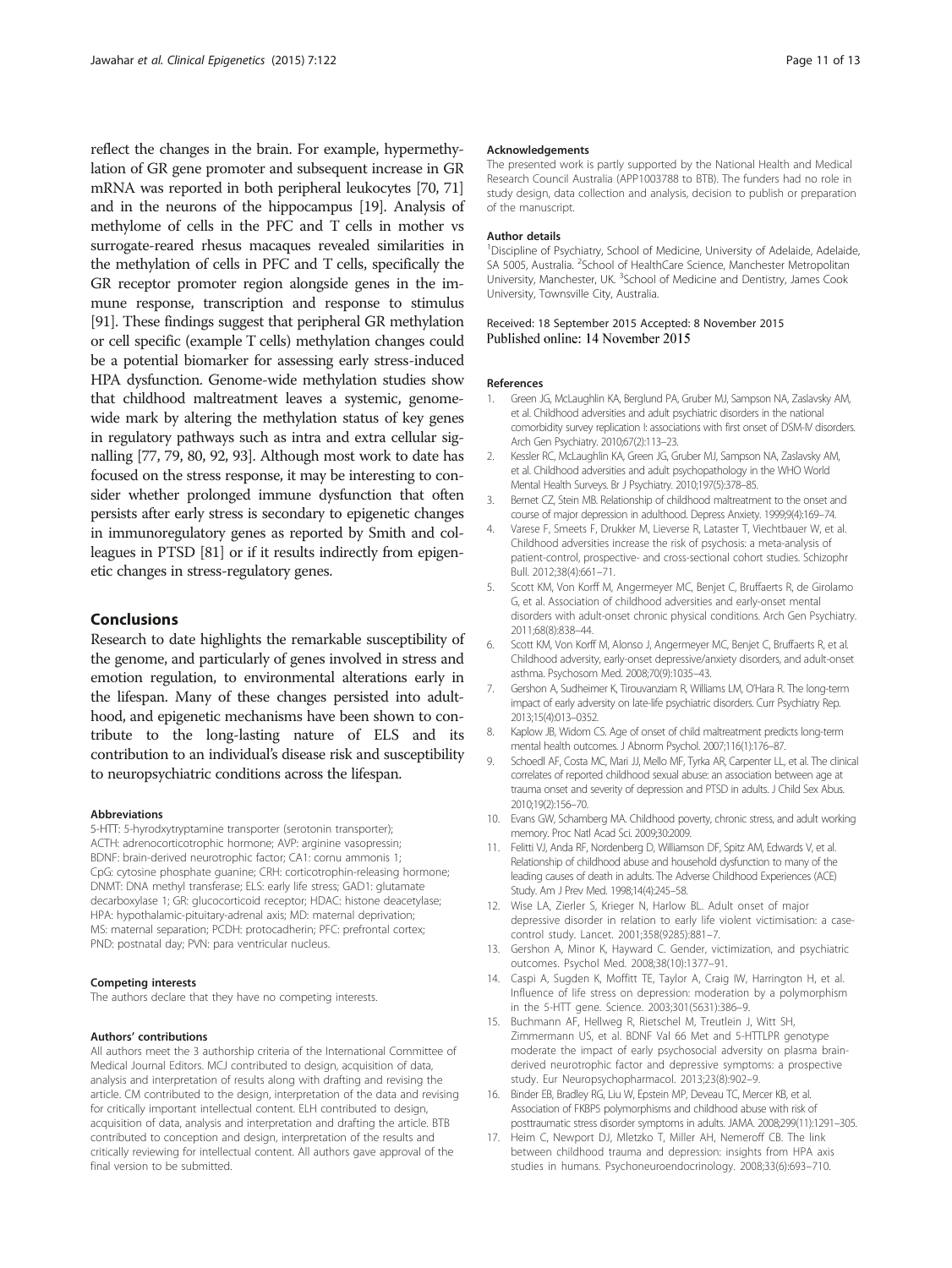- <span id="page-11-0"></span>18. Danese A, Pariante CM, Caspi A, Taylor A, Poulton R. Childhood maltreatment predicts adult inflammation in a life-course study. Proc Natl Acad Sci U S A. 2007;104(4):1319–24.
- 19. McGowan P, Sasaki A, D'Alessio AC, Dymov S, Labonte B, Szyf M, et al. Epigenetic regulation of the glucocorticoid receptor in human brain associates with childhood abuse. Nat Neurosci. 2009;12(3):342–8.
- 20. Weaver IC, Cervoni N, Champagne FA, D'Alessio AC, Sharma S, Seckl JR, et al. Epigenetic programming by maternal behavior. Nat Neurosci. 2004;7(8):847–54.
- 21. Franklin TB, Russig H, Weiss IC, Graff J, Linder N, Michalon A, et al. Epigenetic transmission of the impact of early stress across generations. Biol Psychiatry. 2010;68(5):408–15.
- 22. McGowan PO, Szyf M. The epigenetics of social adversity in early life: implications for mental health outcomes. Neurobiol Dis. 2010;39(1):66–72.
- 23. Murgatroyd C, Patchev A, Wu Y, Micale V, Bockmuhl Y, Fischer D, et al. Dynamic DNA methylation programs persistent adverse effects of early-life stress. Nat Neurosci. 2009;12(12):1559–66. doi:10.038/nn.2436. Epub 009 Nov 8.
- 24. Holsboer F. The corticosteroid receptor hypothesis of depression. Neuropsychopharmacology. 2000;23(5):477–501.
- 25. Meynen G, Unmehopa UA, van Heerikhuize JJ, Hofman MA, Swaab DF, Hoogendijk WJ. Increased arginine vasopressin mRNA expression in the human hypothalamus in depression: A preliminary report. Biol Psychiatry. 2006;60(8):892–5.
- 26. Raadsheer FC, Hoogendijk WJ, Stam FC, Tilders FJ, Swaab DF. Increased numbers of corticotropin-releasing hormone expressing neurons in the hypothalamic paraventricular nucleus of depressed patients. Neuroendocrinology. 1994;60(4):436–44.
- 27. Murgatroyd C, Spengler D. Epigenetics of early child development. Front Psychiatry. 2011;2:16.
- 28. Bennett AJ, Lesch KP, Heils A, Long JC, Lorenz JG, Shoaf SE, et al. Early experience and serotonin transporter gene variation interact to influence primate CNS function. Mol Psychiatry. 2002;7(1):118–22.
- 29. Ansorge MS, Zhou M, Lira A, Hen R, Gingrich JA. Early-life blockade of the 5-HT transporter alters emotional behavior in adult mice. Science. 2004; 306(5697):879–81.
- 30. Gatt JM, Nemeroff CB, Dobson-Stone C, Paul RH, Bryant RA, Schofield PR, et al. Interactions between BDNF Val66Met polymorphism and early life stress predict brain and arousal pathways to syndromal depression and anxiety. Mol Psychiatry. 2009;14(7):681–95.
- 31. Cirulli F, Francia N, Berry A, Aloe L, Alleva E, Suomi SJ. Early life stress as a risk factor for mental health: role of neurotrophins from rodents to nonhuman primates. Neurosci Biobehav Rev. 2009;33(4):573–85.
- 32. Karege F, Perret G, Bondolfi G, Schwald M, Bertschy G, Aubry JM. Decreased serum brain-derived neurotrophic factor levels in major depressed patients. Psychiatry Res. 2002;109(2):143–8.
- 33. Black IB. Trophic regulation of synaptic plasticity. J Neurobiol. 1999;41(1):108–18.
- 34. White KJ, Walline CC, Barker EL. Serotonin transporters: implications for antidepressant drug development. AAPS J. 2005;7(2):E421–33.
- 35. Lesch KP, Bengel D, Heils A, Sabol SZ, Greenberg BD, Petri S, et al. Association of anxiety-related traits with a polymorphism in the serotonin transporter gene regulatory region. Science. 1996;274(5292):1527–31.
- 36. Egan MF, Kojima M, Callicott JH, Goldberg TE, Kolachana BS, Bertolino A, et al. The BDNF val66met polymorphism affects activity-dependent secretion of BDNF and human memory and hippocampal function. Cell. 2003;112(2):257–69.
- 37. van der Doelen RH, Calabrese F, Guidotti G, Geenen B, Riva MA, Kozicz T, et al. Early life stress and serotonin transporter gene variation interact to affect the transcription of the glucocorticoid and mineralocorticoid receptors, and the co-chaperone FKBP5, in the adult rat brain. Front Behav Neurosci. 2014;8:355.
- 38. Osterlund MK, Hurd YL. Estrogen receptors in the human forebrain and the relation to neuropsychiatric disorders. Prog Neurobiol. 2001;64(3):251–67.
- 39. Champagne FA, Weaver IC, Diorio J, Sharma S, Meaney MJ. Natural variations in maternal care are associated with estrogen receptor alpha expression and estrogen sensitivity in the medial preoptic area. Endocrinology. 2003;144(11):4720–4. Epub 2003 Jul 24.
- 40. Pinheiro M, Ferraz-de-Paula V, Ribeiro A, Sakai M, Bernardi M, Palermo-Neto J. Long-term maternal separation differentially alters serum corticosterone levels and blood neutrophil activity in A/J and C57BL/6 mouse offspring. Neuroimmunomodulation. 2011;18(3):184–90. Epub 2011 Feb 9.
- 41. Roceri M, Hendriks W, Racagni G, Ellenbroek BA, Riva MA. Early maternal deprivation reduces the expression of BDNF and NMDA receptor subunits in rat hippocampus. Mol Psychiatry. 2002;7(6):609–16.
- 42. George ED, Bordner KA, Elwafi HM, Simen AA. Maternal separation with early weaning: a novel mouse model of early life neglect. BMC Neurosci. 2010;11:123.
- 43. Weaver ICG, D'Alessio AC, Brown SE, Hellstrom IC, Dymov S, Sharma S, et al. The transcription factor nerve growth factor-inducible protein a mediates epigenetic programming: altering epigenetic marks by immediate-early genes. J Neurosci. 2007;27(7):1756–68.
- 44. Daniels WMU, Fairbairn L, Tilburg G, McEvoy C, Zigmond M, Russell V, et al. Maternal separation alters nerve growth factor and corticosterone levels but not the DNA methylation status of the exon 1(7) glucocorticoid receptor promoter region. Metab Brain Dis. 2009;24(4):615–27.
- 45. Kember RL, Dempster EL, Lee TH, Schalkwyk LC, Mill J, Fernandes C. Maternal separation is associated with strain-specific responses to stress and epigenetic alterations to Nr3c1, Avp, and Nr4a1 in mouse. Brain Behav. 2012;2(4):455–67.
- 46. McGowan P, Suderman M, Sasaki A, Huang T, Hallett M, Meaney MJ, et al. Broad epigenetic signature of maternal care in the brain of adult rats. PLoS One. 2011;6(2):e14739.
- 47. Chen J, Evans A, Liu Y, Honda M, Saavedra J, Aguilera G. Maternal deprivation in rats is associated with corticotrophin-releasing hormone (CRH) promoter hypomethylation and enhances CRH transcriptional responses to stress in adulthood. J Neuroendocrinol. 2012;24(7):1055–64.
- 48. Wang A, Nie W, Li H, Hou Y, Yu Z, Fan Q, et al. Epigenetic upregulation of corticotrophin-releasing hormone mediates postnatal maternal separationinduced memory deficiency. PLoS One. 2014;9(4):e94394.
- 49. Rishi V, Bhattacharya P, Chatterjee R, Rozenberg J, Zhao J, Glass K, et al. CpG methylation of half-CRE sequences creates C/EBPalpha binding sites that activate some tissue-specific genes. Proc Natl Acad Sci U S A. 2010;107(47):20311–6.
- 50. Zhang X, Odom DT, Koo SH, Conkright MD, Canettieri G, Best J, et al. Genome-wide analysis of cAMP-response element binding protein occupancy, phosphorylation, and target gene activation in human tissues. Proc Natl Acad Sci U S A. 2005;102(12):4459–64.
- 51. Murgatroyd C, Spengler D. Polycomb binding precedes early-life stress responsive DNA methylation at the Avp enhancer. PLoS One. 2014;9(3):e90277.
- 52. Roceri M, Cirulli F, Pressina C, Peretto P, Racagni G, Riva MA. Postnatal repeated maternal deprivation produces age-dependent changes of brainderived neurotrophic factor expression in selected rat brain regions. Biol Psychiatry. 2004;55(7):708–14.
- 53. Roth TL, Lubin FD, Funk A, Sweatt JD. Lasting epigenetic influence of earlylife adversity on the BDNF gene. Biol Psychiatry. 2009;65(9):760–9. doi[:10.](http://dx.doi.org/10.1016/j.biopsych.2008.11.028.%20Epub%209%20Jan%2015) [1016/j.biopsych.2008.11.028. Epub 9 Jan 15](http://dx.doi.org/10.1016/j.biopsych.2008.11.028.%20Epub%209%20Jan%2015).
- 54. Bai M, Zhu X, Zhang Y, Zhang S, Zhang L, Xue L, et al. Abnormal hippocampal BDNF and miR-16 expression is associated with depression-like behaviors induced by stress during early life. PLoS One. 2012;7(10):e46921.
- 55. Kinnally EL, Tarara E, Mason W, Mendoza S, Abel K, Lyons L, et al. Serotonin transporter expression is predicted by early life stress and is associated with disinhibited behavior in infant rhesus macaques. Genes Brain Behav. 2010;9(1):45–52.
- 56. Lee J-H, Kim B-T, Kim HJ, Kim JG, Ryu V, Kang D-W, et al. Depressive behaviors and decreased expression of serotonin reuptake transporter in rats that experienced neonatal maternal separation. Neurosci Res. 2007;58(1):32–9.
- 57. Kinnally EL, Capitanio JP, Leibel R, Deng L, LeDuc C, Haghighi F, et al. Epigenetic regulation of serotonin transporter expression and behavior in infant rhesus macaques. Genes Brain Behav. 2010;9(6):575–82.
- 58. Kinnally EL, Feinberg C, Kim D, Ferguson K, Leibel R, Coplan JD, et al. DNA methylation as a risk factor in the effects of early life stress. Brain Behav Immun. 2011;25(8):1548–53.
- 59. Champagne FA, Weaver ICG, Diorio J, Dymov S, Szyf M, Meaney MJ. Maternal care associated with methylation of the estrogen receptor-alpha1b promoter and estrogen receptor-alpha expression in the medial preoptic area of female offspring. Endocrinology. 2006;147(6):2909.
- 60. Volk DW, Austin MC, Pierri JN, Sampson AR, Lewis DA. Decreased glutamic acid decarboxylase 67 messenger RNA expression in a subset of prefrontal cortical gamma-aminobutyric acid neurons in subjects with schizophrenia. Arch Gen Psychiatry. 2000;57(3):237–45.
- 61. Heckers S, Stone D, Walsh J, Shick J, Koul P, Benes FM. Differential hippocampal expression of glutamic acid decarboxylase 65 and 67 messenger RNA in bipolar disorder and schizophrenia. Arch Gen Psychiatry. 2002;59(6):521–9.
- 62. Kundakovic M, Chen Y, Costa E, Grayson D. DNA methyltransferase inhibitors coordinately induce expression of the human reelin and glutamic acid decarboxylase 67 genes. Mol Pharmacol. 2007;71(3):644–53.